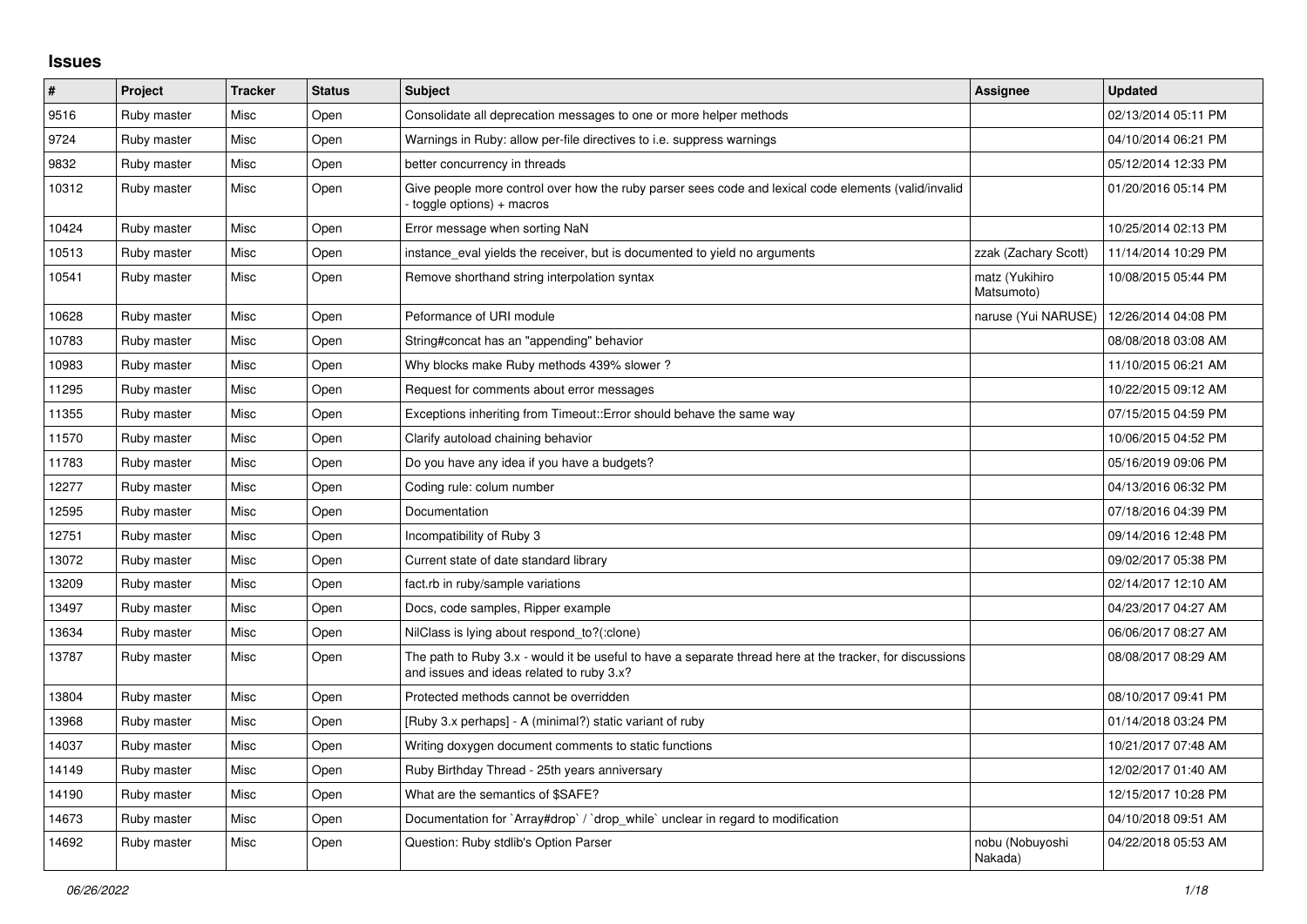| #     | Project     | <b>Tracker</b> | <b>Status</b> | Subject                                                                                                                             | Assignee                       | <b>Updated</b>      |
|-------|-------------|----------------|---------------|-------------------------------------------------------------------------------------------------------------------------------------|--------------------------------|---------------------|
| 14735 | Ruby master | Misc           | Open          | thread-safe operations in a hash could be documented                                                                                |                                | 05/04/2018 01:09 PM |
| 14760 | Ruby master | Misc           | Open          | cross-thread IO#close semantics                                                                                                     | matz (Yukihiro<br>Matsumoto)   | 05/17/2018 08:21 AM |
| 14768 | Ruby master | Misc           | Open          | Add documentation for    and &&                                                                                                     |                                | 05/17/2018 09:45 AM |
| 14770 | Ruby master | Misc           | Open          | [META] DevelopersMeeting                                                                                                            |                                | 05/17/2018 12:28 PM |
| 14825 | Ruby master | Misc           | Open          | When redefining `attr_xx` methods the visibility becomes `public`                                                                   |                                | 06/05/2018 05:57 AM |
| 15007 | Ruby master | Misc           | Open          | Let all Init_xxx and extension APIs frequently called from init code paths be considered cold                                       | naruse (Yui NARUSE)            | 12/06/2018 11:05 AM |
| 15136 | Ruby master | Misc           | Open          | Fix - Wparentheses warnings                                                                                                         |                                | 09/20/2018 09:41 AM |
| 15202 | Ruby master | Misc           | Open          | Adding Coverity Scan to CI to see the result casually                                                                               |                                | 10/25/2018 10:50 AM |
| 15224 | Ruby master | Misc           | Open          | [DOCs] Minor inconsistency in class Array #initialize_copy -<br>https://ruby-doc.org/core-2.5.1/Array.html#method-i-initialize_copy |                                | 10/13/2018 02:26 PM |
| 15249 | Ruby master | Misc           | Open          | Documentation for attr_accessor and attr_reader should be corrected                                                                 |                                | 10/23/2018 08:09 PM |
| 15402 | Ruby master | Misc           | Open          | Shrinking excess retained memory of container types on promotion to uncollectible                                                   |                                | 12/11/2018 08:43 PM |
| 15418 | Ruby master | Misc           | Open          | Date.parse('2018')                                                                                                                  |                                | 12/15/2018 09:17 PM |
| 15431 | Ruby master | Misc           | Open          | Hashes and arrays should not require commas to seperate values when using new lines                                                 |                                | 12/18/2018 11:05 AM |
| 15510 | Ruby master | Misc           | Open          | Easter egg in Thread.handle_interrupt                                                                                               |                                | 01/05/2019 11:53 PM |
| 15514 | Ruby master | Misc           | Open          | Add documentation for implicit array decomposition                                                                                  |                                | 01/10/2019 04:43 PM |
| 15568 | Ruby master | Misc           | Open          | TracePoint(:raise)#parameters raises RuntimeError                                                                                   |                                | 01/27/2019 12:02 AM |
| 15654 | Ruby master | Misc           | Open          | Documentation for Complex is wrong or misleading                                                                                    |                                | 03/11/2019 11:55 AM |
| 15744 | Ruby master | Misc           | Open          | Improvement needed to documentation of 'Literals'                                                                                   |                                | 06/24/2019 02:27 AM |
| 15802 | Ruby master | Misc           | Open          | Reduce the minimum string buffer size from 127 to 63 bytes                                                                          | ko1 (Koichi Sasada)            | 07/30/2019 04:04 AM |
| 16114 | Ruby master | Misc           | Open          | Naming of "beginless range"                                                                                                         |                                | 10/08/2019 03:06 PM |
| 16130 | Ruby master | Misc           | Open          | [Discussion / Ideas] Finding a good name for the concept of/behind guilds - primarily the NAME                                      |                                | 08/27/2019 04:00 PM |
| 16157 | Ruby master | Misc           | Open          | What is the correct and *portable* way to do generic delegation?                                                                    |                                | 10/15/2019 04:28 PM |
| 16160 | Ruby master | Misc           | Open          | Lazy init thread local storage                                                                                                      |                                | 09/22/2019 01:55 AM |
| 16188 | Ruby master | Misc           | Open          | What are the performance implications of the new keyword arguments in 2.7 and 3.0?                                                  | jeremyevans0<br>(Jeremy Evans) | 11/27/2019 04:45 PM |
| 16235 | Ruby master | Misc           | Open          | ENV.assoc spec test does not test invalid name                                                                                      |                                | 10/05/2019 10:53 PM |
| 16267 | Ruby master | Misc           | Open          | MinGW CI - add to Actions ?                                                                                                         |                                | 10/21/2019 01:10 AM |
| 16346 | Ruby master | Misc           | Open          | Confusing macro name: RUBY MARK NO PIN UNLESS NULL                                                                                  |                                | 11/13/2019 07:39 AM |
| 16396 | Ruby master | Misc           | Open          | What is the reason for this behaviour of Find.find?                                                                                 |                                | 12/09/2019 02:51 PM |
| 16408 | Ruby master | Misc           | Open          | Ruby docs list incorrect method signatures for PTY::getpty/PTY::spawn                                                               |                                | 12/12/2019 05:12 PM |
| 16436 | Ruby master | Misc           | Open          | hash missing #last method, make it not so consistent (it has #first)                                                                |                                | 01/06/2021 09:47 AM |
| 16464 | Ruby master | Misc           | Open          | Which core objects should support deconstruct/deconstruct_keys?                                                                     |                                | 12/30/2019 07:54 AM |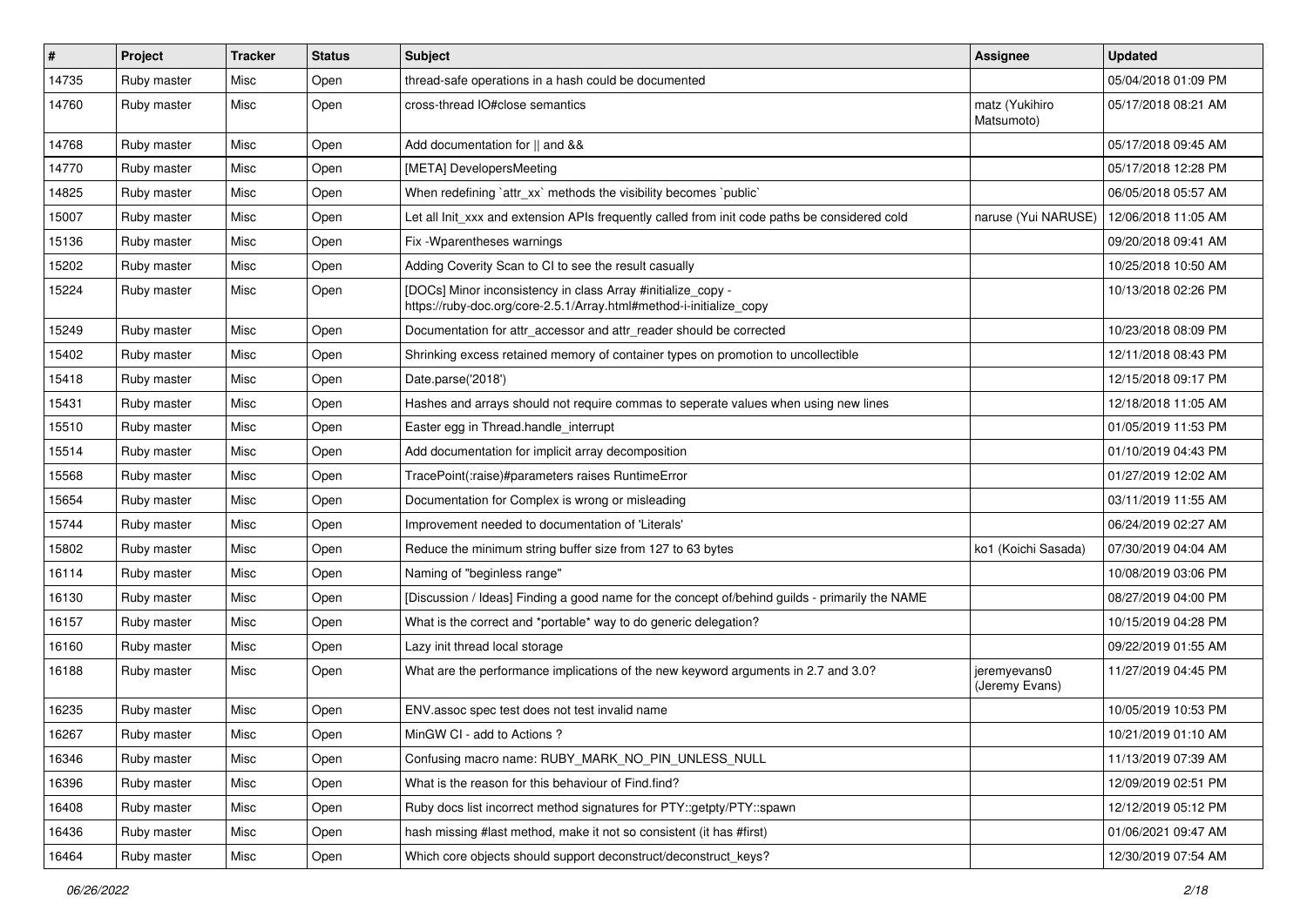| $\vert$ # | Project     | <b>Tracker</b> | <b>Status</b> | Subject                                                                                                                    | Assignee                  | <b>Updated</b>      |
|-----------|-------------|----------------|---------------|----------------------------------------------------------------------------------------------------------------------------|---------------------------|---------------------|
| 16487     | Ruby master | Misc           | Open          | Potential for SIMD usage in ruby-core                                                                                      |                           | 01/16/2020 05:25 AM |
| 16507     | Ruby master | Misc           | Open          | $=$ vs include? or match?                                                                                                  |                           | 01/12/2020 11:27 PM |
| 16629     | Ruby master | Misc           | Open          | ruby-loco now built & saved on GitHub, both mingw & mswin builds                                                           |                           | 02/12/2020 01:53 PM |
| 16659     | Ruby master | Misc           | Open          | Documentation on Regexp missing for absence pattern (?~pat)                                                                |                           | 02/27/2020 04:16 PM |
| 16671     | Ruby master | Misc           | Open          | <b>BASERUBY</b> version policy                                                                                             |                           | 03/05/2020 01:11 AM |
| 16678     | Ruby master | Misc           | Open          | Array#values_at has unintuitive behavior when supplied a range starting with negative index                                |                           | 03/09/2020 02:06 PM |
| 16750     | Ruby master | Misc           | Open          | Change typedef of VALUE for better type checking                                                                           |                           | 04/03/2020 02:34 AM |
| 16803     | Ruby master | Misc           | Open          | Discussion: those internal macros reside in public API headers                                                             |                           | 05/14/2020 12:27 PM |
| 16895     | Ruby master | Misc           | Open          | Request for cooperation: Try your applications/libraries with master branch and debug options                              |                           | 05/15/2020 11:51 PM |
| 17053     | Ruby master | Misc           | Open          | RDoc for Hash Keys                                                                                                         |                           | 07/28/2020 01:21 AM |
| 17137     | Ruby master | Misc           | Open          | Cooperation on maintaining official docker ruby images                                                                     |                           | 09/02/2020 05:03 PM |
| 17154     | Ruby master | Misc           | Open          | Update Pathname Documentation to Clarify Expected Behavior                                                                 | akr (Akira Tanaka)        | 09/05/2020 01:18 PM |
| 17174     | Ruby master | Misc           | Open          | "Error relocating, symbol not found" error when compiling a native extension on Alpine with Ruby<br>$>=2.4$                |                           | 10/06/2020 11:19 AM |
| 17199     | Ruby master | Misc           | Open          | id outputed by inspect and to_s output does not allow to find actual object_id and vice-versa                              |                           | 10/20/2020 09:35 PM |
| 17309     | Ruby master | Misc           | Open          | URI.escape being deprecated, yet there is no replacement                                                                   |                           | 11/11/2020 12:52 AM |
| 17390     | Ruby master | Misc           | Open          | Class and method-level docs for Ractor                                                                                     |                           | 12/13/2020 06:33 PM |
| 17399     | Ruby master | Misc           | Open          | Are endless methods experimental?                                                                                          |                           | 12/22/2020 07:05 PM |
| 17422     | Ruby master | Misc           | Open          | 3.0 documentation problems tracking ticket                                                                                 |                           | 12/24/2020 12:51 PM |
| 17502     | Ruby master | Misc           | Open          | C vs Ruby                                                                                                                  | ko1 (Koichi Sasada)       | 12/02/2021 07:53 PM |
| 17565     | Ruby master | Misc           | Open          | Prefer use of access(2) in rb_file_load_ok() to check for existence of require'd files                                     |                           | 01/21/2021 08:52 PM |
| 17569     | Ruby master | Misc           | Open          | uri lib maintainership                                                                                                     | akr (Akira Tanaka)        | 01/23/2021 10:42 AM |
| 17586     | Ruby master | Misc           | Open          | Please run Windows CI in all std-lib repos                                                                                 |                           | 01/28/2021 02:34 PM |
| 17591     | Ruby master | Misc           | Open          | Test frameworks and REPLs do not show deprecation warnings by default                                                      |                           | 02/17/2021 09:06 AM |
| 17637     | Ruby master | Misc           | Open          | Endless ranges with 'nil' boundary weird behavior                                                                          |                           | 02/19/2021 07:57 AM |
| 17683     | Ruby master | Misc           | Open          | Current status of beginless range (experimental or not)                                                                    |                           | 06/05/2021 07:22 AM |
| 17815     | Ruby master | Misc           | Open          | Snapcraft Ruby plugin                                                                                                      |                           | 04/20/2021 07:59 PM |
| 17829     | Ruby master | Misc           | Open          | Clang/LLVM correctness of x64-mingw32 build (`shorten-64-to-32` warnings)                                                  |                           | 04/26/2021 04:23 PM |
| 18068     | Ruby master | Misc           | Open          | Silence LoadError only if it is for rubygems itself                                                                        | hsbt (Hiroshi<br>SHIBATA) | 08/08/2021 02:21 PM |
| 18082     | Ruby master | Misc           | Open          | FileUtils.remove entry secure has inconsistent document                                                                    |                           | 08/17/2021 04:26 PM |
| 18150     | Ruby master | Misc           | Open          | Proposal: Deprecate leading zero syntax to declare octals, since it's extremely confusing (and Python<br>3 removed it too) |                           | 09/04/2021 03:21 AM |
| 18248     | Ruby master | Misc           | Open          | Add Feature Triaging Guide                                                                                                 |                           | 10/12/2021 03:21 PM |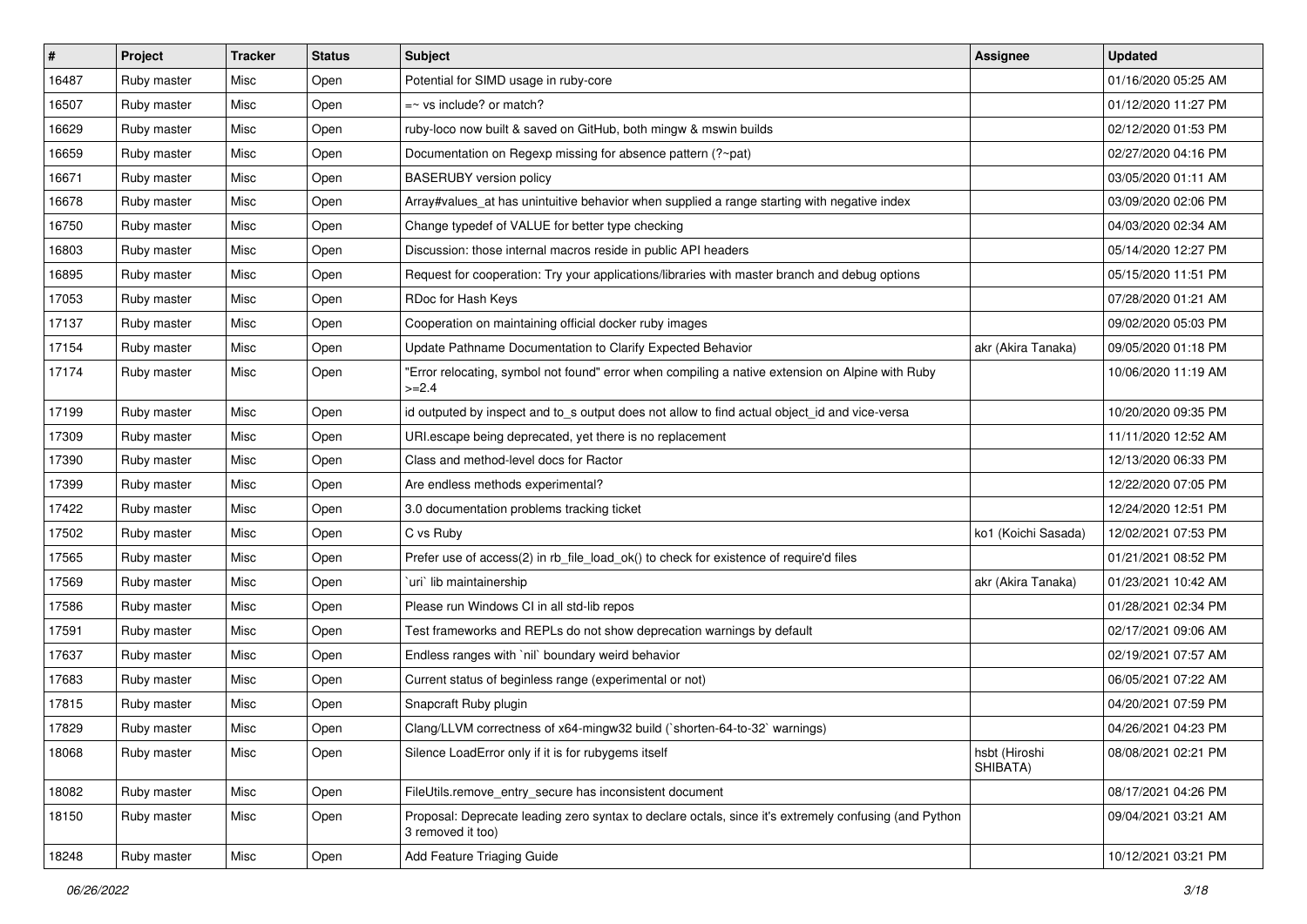| ∦     | Project     | <b>Tracker</b> | <b>Status</b> | <b>Subject</b>                                                                                       | <b>Assignee</b>                 | <b>Updated</b>      |
|-------|-------------|----------------|---------------|------------------------------------------------------------------------------------------------------|---------------------------------|---------------------|
| 18352 | Ruby master | Misc           | Open          | What is the Hash#grep expected?                                                                      |                                 | 11/28/2021 10:39 PM |
| 18404 | Ruby master | Misc           | Open          | 3.1 documentation problems tracking ticket                                                           |                                 | 12/24/2021 03:59 PM |
| 18420 | Ruby master | Misc           | Open          | Question about how to handle IO.pipe reader and writer when forking                                  |                                 | 12/22/2021 12:04 AM |
| 18587 | Ruby master | Misc           | Open          | What was the reason behind Ruby choosing SipHash for Hash?                                           |                                 | 02/17/2022 12:02 AM |
| 18725 | Ruby master | Misc           | Open          | IO#write and IO#wait writable block for write pipe if read pipe is closed in other thread on OpenBSD |                                 | 04/13/2022 11:20 PM |
| 18726 | Ruby master | Misc           | Open          | CI Error on c99 and c2x                                                                              | shyouhei (Shyouhei<br>Urabe)    | 04/19/2022 09:05 AM |
| 18761 | Ruby master | Misc           | Open          | provide an example wasm project                                                                      | katei (Yuta Saito)              | 05/23/2022 11:01 AM |
| 18836 | Ruby master | Misc           | Open          | DevMeeting-2022-07-21                                                                                |                                 | 06/21/2022 10:09 PM |
| 18840 | Ruby master | Misc           | Open          | Top-level #using and other methods docs                                                              |                                 | 06/18/2022 07:12 PM |
| 9136  | Ruby master | Misc           | Assigned      | Deprecated Enumerator.new(object, method) bad for BasicObject                                        | zzak (Zachary Scott)            | 11/23/2013 03:58 AM |
| 10560 | Ruby master | Misc           | Assigned      | confusion between $x=x+y$ , $x+=y$ , x.concat(y) and y.each{ z  $x<}$                                | zzak (Zachary Scott)            | 01/05/2018 09:02 PM |
| 10791 | Ruby master | Misc           | Assigned      | [PATCH 1/1] Remove unnecessary passing value from doc for Observable                                 |                                 | 08/10/2018 10:51 AM |
| 12911 | Ruby master | Misc           | Assigned      | Translate docs                                                                                       |                                 | 11/24/2021 04:52 AM |
| 13622 | Ruby master | Misc           | Assigned      | Documentation missing                                                                                | stomar (Marcus<br>Stollsteimer) | 06/03/2017 07:27 AM |
| 14917 | Ruby master | Misc           | Assigned      | Add RDoc documents to tar ball                                                                       | aycabta (aycabta.)              | 07/21/2018 09:29 AM |
| 15487 | Ruby master | Misc           | Assigned      | Clarify default gems maintanance policy                                                              | hsbt (Hiroshi<br>SHIBATA)       | 12/30/2018 08:42 PM |
| 15806 | Ruby master | Misc           | Assigned      | Explicitly initialise encodings on init to remove branches on encoding lookup                        | nobu (Nobuyoshi<br>Nakada)      | 08/29/2019 04:29 AM |
| 16025 | Ruby master | Misc           | Assigned      | 'st_check_for_sizeof_st_index_t' declared as array with a negative size (emscripten)                 | nobu (Nobuyoshi<br>Nakada)      | 07/30/2019 11:20 AM |
| 16124 | Ruby master | Misc           | Assigned      | Let the transient heap belong to objspace                                                            | ko1 (Koichi Sasada)             | 11/18/2019 08:48 AM |
| 16512 | Ruby master | Misc           | Assigned      | Improving `www.ruby-lang.org` reference by merging with `rubyreferences.github.io`                   | zverok (Victor<br>Shepelev)     | 02/01/2022 12:28 PM |
| 16630 | Ruby master | Misc           | Assigned      | Deprecate pub/ruby/*snapshot* and use pub/ruby/snapshot/* instead                                    | matz (Yukihiro<br>Matsumoto)    | 02/27/2020 09:52 AM |
| 16747 | Ruby master | Misc           | Assigned      | Repository reorganization request                                                                    | nobu (Nobuyoshi<br>Nakada)      | 05/22/2020 01:30 PM |
| 16805 | Ruby master | Misc           | Assigned      | Coroutine's license is unclear                                                                       | ReiOdaira (Rei<br>Odaira)       | 07/01/2021 10:09 PM |
| 17376 | Ruby master | Misc           | Assigned      | Reduce number of GitHub Actions                                                                      | shyouhei (Shyouhei<br>Urabe)    | 12/10/2020 11:50 AM |
| 17662 | Ruby master | Misc           | Assigned      | The heredoc pattern used in tests does not syntax highlight correctly in many editors                | nobu (Nobuyoshi<br>Nakada)      | 06/30/2021 12:54 PM |
| 17720 | Ruby master | Misc           | Assigned      | Cirrus CI to check non-x86_64 architecture cases by own machines                                     | jaruga (Jun Aruga)              | 09/26/2021 10:24 AM |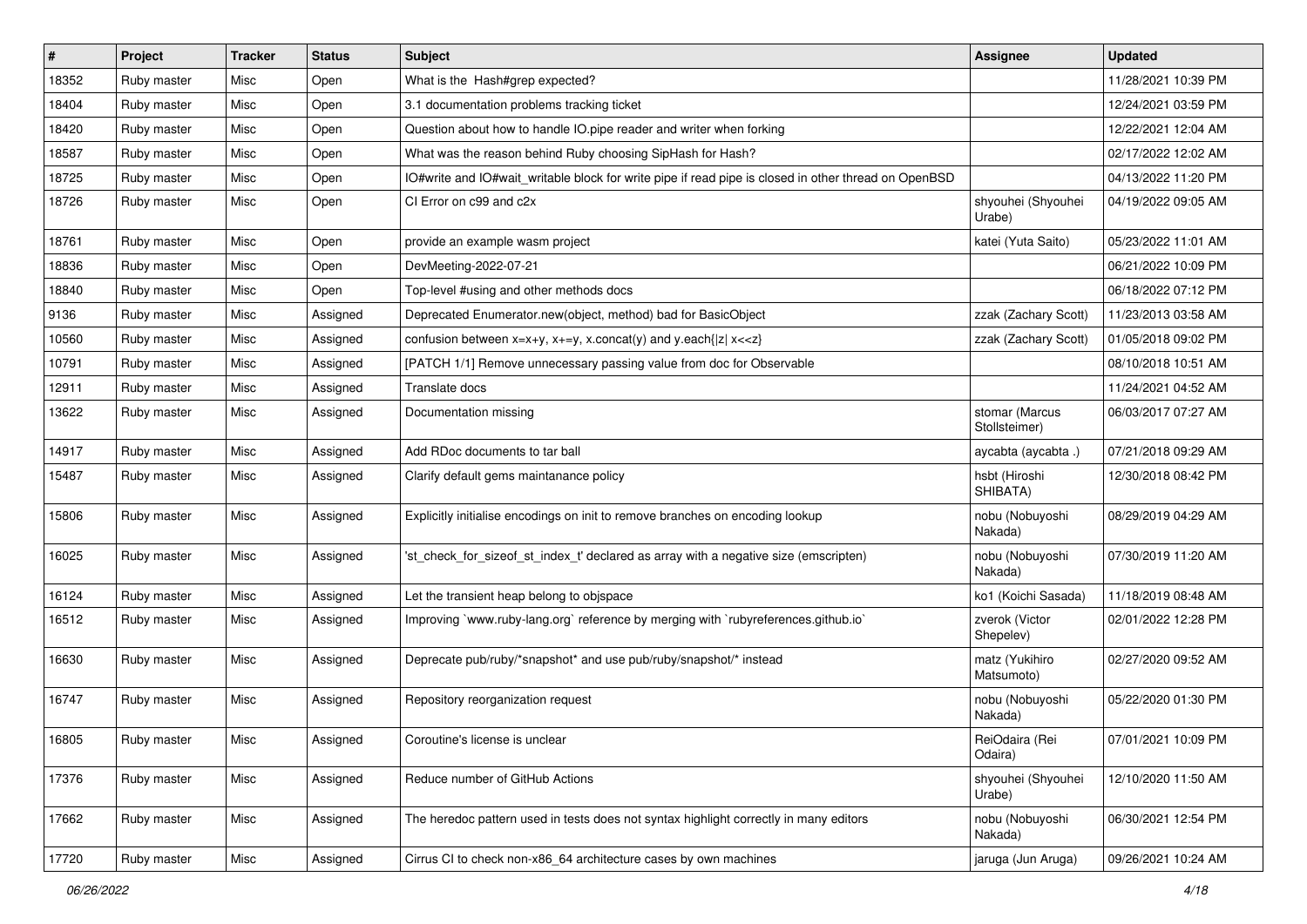| #     | Project     | <b>Tracker</b> | <b>Status</b> | Subject                                                                                                                                                                  | <b>Assignee</b>              | <b>Updated</b>      |
|-------|-------------|----------------|---------------|--------------------------------------------------------------------------------------------------------------------------------------------------------------------------|------------------------------|---------------------|
| 18371 | Ruby master | Misc           | Assigned      | Release branches (release information in general)                                                                                                                        | naruse (Yui NARUSE)          | 03/23/2022 10:32 PM |
| 10766 | Ruby master | Misc           | Feedback      | Build failed generating RDoc documentation                                                                                                                               |                              | 05/17/2016 06:37 AM |
| 13057 | Ruby master | Misc           | Feedback      | BasicObject# send documentation contains references to #send                                                                                                             |                              | 12/26/2016 09:49 PM |
| 15486 | Ruby master | Misc           | Feedback      | Default gems README.md                                                                                                                                                   | hsbt (Hiroshi<br>SHIBATA)    | 03/11/2019 12:19 PM |
| 15723 | Ruby master | Misc           | Feedback      | Reconsider numbered parameters                                                                                                                                           | matz (Yukihiro<br>Matsumoto) | 10/03/2019 07:16 PM |
| 15905 | Ruby master | Misc           | Feedback      | [Documentation] [Request for the wiki at https://bugs.ruby-lang.org/projects/ruby-trunk/wiki] - Consider<br>adding more information to statically compiled ruby variants |                              | 06/06/2019 03:07 PM |
| 16013 | Ruby master | Misc           | Feedback      | Bundler                                                                                                                                                                  | hsbt (Hiroshi<br>SHIBATA)    | 10/17/2019 05:20 PM |
| 18691 | Ruby master | Misc           | Feedback      | An option to run `make rbconfig.rb` in a different directory                                                                                                             |                              | 06/16/2022 04:59 PM |
| 18834 | Ruby master | Misc           | Feedback      | Significant change in loop speeds (regressing using while loop on ARM chips)                                                                                             |                              | 06/23/2022 03:30 PM |
| 5478  | Ruby master | Feature        | Open          | Add syntax to import Set into core                                                                                                                                       |                              | 09/02/2020 12:24 PM |
| 6641  | Ruby master | Feature        | Open          | Hash.auto constructor                                                                                                                                                    | matz (Yukihiro<br>Matsumoto) | 12/25/2017 06:15 PM |
| 6687  | Ruby master | Feature        | Open          | Enumerable#with                                                                                                                                                          |                              | 12/25/2017 06:15 PM |
| 6733  | Ruby master | Feature        | Open          | New inspect framework                                                                                                                                                    |                              | 11/24/2021 05:06 AM |
| 6758  | Ruby master | Feature        | Open          | Object#sequence                                                                                                                                                          |                              | 12/25/2017 06:15 PM |
| 6783  | Ruby master | Feature        | Open          | Infinite loop in inspect, not overriding inspect, to_s, and no known circular references. Stepping into<br>inspect in debugger locks it up with 100% CPU.                |                              | 08/05/2019 11:13 PM |
| 6817  | Ruby master | Feature        | Open          | Partial application                                                                                                                                                      | matz (Yukihiro<br>Matsumoto) | 12/25/2017 06:15 PM |
| 6828  | Ruby master | Feature        | Open          | <b>Constancy of Constants</b>                                                                                                                                            |                              | 12/10/2020 08:47 AM |
| 6869  | Ruby master | Feature        | Open          | Do not treat `_` parameter exceptionally                                                                                                                                 | matz (Yukihiro<br>Matsumoto) | 12/10/2020 08:58 AM |
| 6946  | Ruby master | Feature        | Open          | FIPS support?                                                                                                                                                            |                              | 11/07/2018 04:00 PM |
| 7060  | Ruby master | Feature        | Open          | Broaden support for chmod                                                                                                                                                |                              | 12/25/2017 06:15 PM |
| 7082  | Ruby master | Feature        | Open          | Process.kill 0 in windows can return spurious success                                                                                                                    |                              | 12/25/2017 06:15 PM |
| 7106  | Ruby master | Feature        | Open          | FileUtils.touch should allow touching the symlink itself rather than the file the link points to                                                                         |                              | 12/25/2017 06:15 PM |
| 7149  | Ruby master | Feature        | Open          | Constant magic for everyone.                                                                                                                                             | matz (Yukihiro<br>Matsumoto) | 12/25/2017 06:15 PM |
| 7220  | Ruby master | Feature        | Open          | Separate IO#dup, StringIO#initialize_copy from dup(2)                                                                                                                    |                              | 12/10/2020 08:47 AM |
| 7250  | Ruby master | Feature        | Open          | A mechanism to include at once both instance-level and class-level methods from a module                                                                                 |                              | 12/25/2017 06:15 PM |
| 7340  | Ruby master | Feature        | Open          | 'each with' or 'into' alias for 'each with object'                                                                                                                       |                              | 12/25/2017 06:15 PM |
| 7341  | Ruby master | Feature        | Open          | Enumerable#associate                                                                                                                                                     |                              | 12/25/2017 06:15 PM |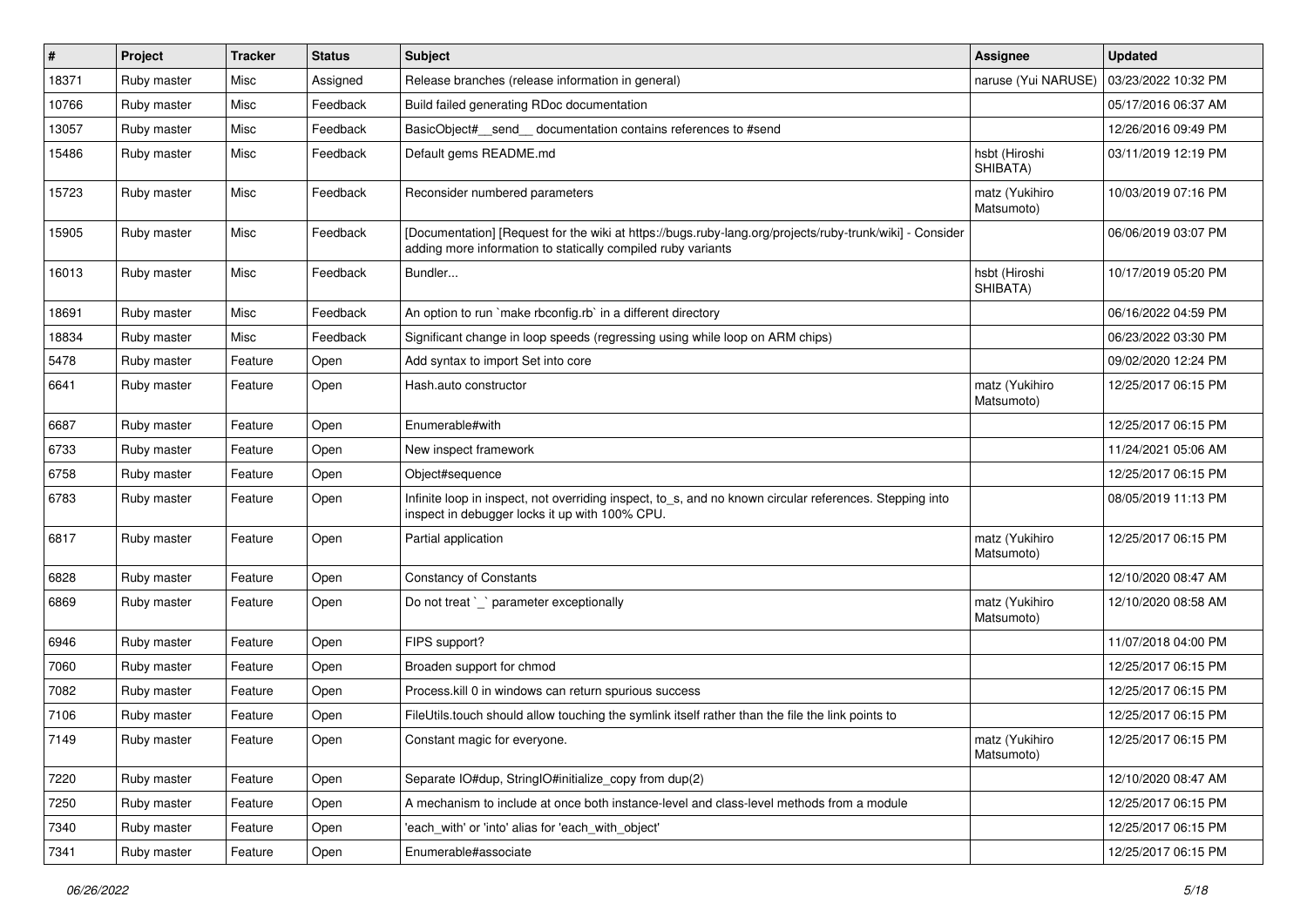| #    | Project     | <b>Tracker</b> | <b>Status</b> | <b>Subject</b>                                                                      | <b>Assignee</b>                       | <b>Updated</b>      |
|------|-------------|----------------|---------------|-------------------------------------------------------------------------------------|---------------------------------------|---------------------|
| 7377 | Ruby master | Feature        | Open          | #indetical? as an alias for #equal?                                                 | matz (Yukihiro<br>Matsumoto)          | 12/25/2017 06:15 PM |
| 7384 | Ruby master | Feature        | Open          | Rename #each with object to #each with                                              |                                       | 12/25/2017 06:15 PM |
| 7444 | Ruby master | Feature        | Open          | Array#product_set                                                                   | matz (Yukihiro<br>Matsumoto)          | 12/25/2017 06:15 PM |
| 7545 | Ruby master | Feature        | Open          | Make Range act as a "lazy ordered set"                                              |                                       | 12/10/2020 08:49 AM |
| 7546 | Ruby master | Feature        | Open          | Change behavior of `Array#slice` for an argument of `Range` class                   | matz (Yukihiro<br>Matsumoto)          | 12/10/2020 08:49 AM |
| 7548 | Ruby master | Feature        | Open          | Load and Require Callbacks                                                          | matz (Yukihiro<br>Matsumoto)          | 12/25/2017 06:15 PM |
| 7604 | Ruby master | Feature        | Open          | Make === comparison operator ability to delegate comparison to an argument          | matz (Yukihiro<br>Matsumoto)          | 12/25/2017 06:15 PM |
| 7611 | Ruby master | Feature        | Open          | Focal method for all loads/requires                                                 | matz (Yukihiro<br>Matsumoto)          | 12/25/2017 06:15 PM |
| 7614 | Ruby master | Feature        | Open          | alias_accessor                                                                      | matz (Yukihiro<br>Matsumoto)          | 12/25/2017 06:15 PM |
| 7654 | Ruby master | Feature        | Open          | Add optional code block to IO::readlines                                            | matz (Yukihiro<br>Matsumoto)          | 12/25/2017 06:15 PM |
| 7657 | Ruby master | Feature        | Open          | Array#& doesn't accept Enumerables                                                  | matz (Yukihiro<br>Matsumoto)          | 12/25/2017 06:15 PM |
| 7702 | Ruby master | Feature        | Open          | Remove Proc#binding                                                                 | matz (Yukihiro<br>Matsumoto)          | 07/15/2019 07:39 PM |
| 7704 | Ruby master | Feature        | Open          | Add a list of enabled (experimental) language features.                             | matz (Yukihiro<br>Matsumoto)          | 12/25/2017 06:15 PM |
| 7708 | Ruby master | Feature        | Open          | support for patches list                                                            |                                       | 12/25/2017 06:15 PM |
| 7745 | Ruby master | Feature        | Open          | lib/observer.rb: Observers are compared by identity                                 | nobu (Nobuyoshi<br>Nakada)            | 12/25/2017 06:15 PM |
| 7747 | Ruby master | Feature        | Open          | Expanded API for Binding semantics                                                  |                                       | 12/23/2021 11:43 PM |
| 7748 | Ruby master | Feature        | Open          | Contextual send                                                                     | matz (Yukihiro<br>Matsumoto)          | 12/10/2020 08:53 AM |
| 7788 | Ruby master | Feature        | Open          | YAML Tag Schema Support                                                             | tenderlovemaking<br>(Aaron Patterson) | 12/25/2017 06:15 PM |
| 7795 | Ruby master | Feature        | Open          | Symbol.defined? and/or to_existing_symbol                                           | matz (Yukihiro<br>Matsumoto)          | 12/25/2017 06:15 PM |
| 7845 | Ruby master | Feature        | Open          | Strip doesn't handle unicode space characters in ruby 1.9.2 & 1.9.3 (does in 1.9.1) |                                       | 12/23/2021 11:43 PM |
| 7848 | Ruby master | Feature        | Open          | Restore default state for core ruby objects                                         | matz (Yukihiro<br>Matsumoto)          | 12/25/2017 06:15 PM |
| 7876 | Ruby master | Feature        | Open          | Add method for accessing Class from within Singleton Class                          | matz (Yukihiro<br>Matsumoto)          | 12/25/2017 06:15 PM |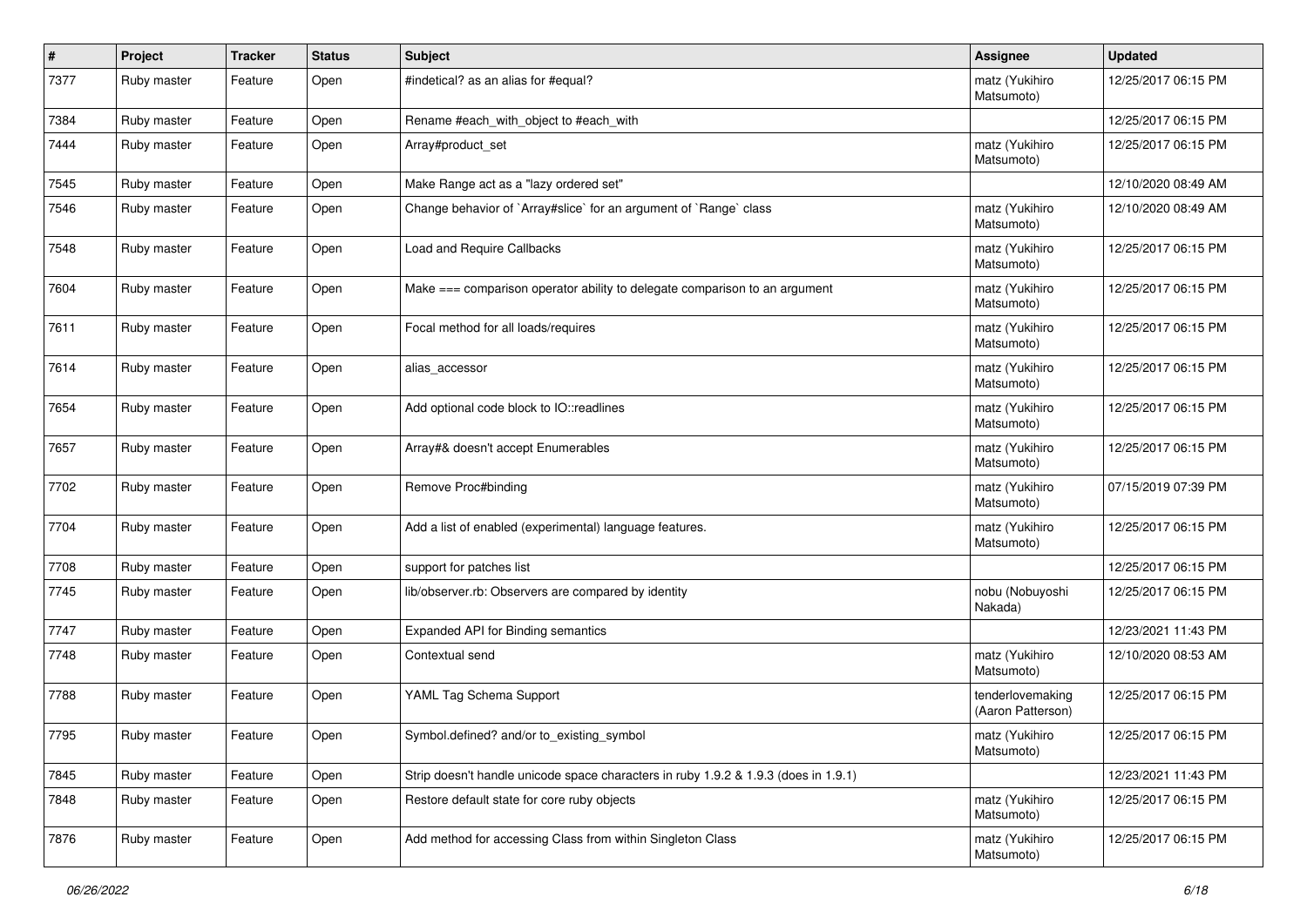| $\pmb{\#}$ | Project     | <b>Tracker</b> | <b>Status</b> | <b>Subject</b>                                                                                  | Assignee                               | <b>Updated</b>      |
|------------|-------------|----------------|---------------|-------------------------------------------------------------------------------------------------|----------------------------------------|---------------------|
| 7883       | Ruby master | Feature        | Open          | Add Regex#to proc                                                                               | matz (Yukihiro<br>Matsumoto)           | 12/25/2017 06:15 PM |
| 7895       | Ruby master | Feature        | Open          | Exception#backtrace_locations to go with Thread#backtrace_locations and Kernel#caller_locations |                                        | 12/23/2021 11:43 PM |
| 7914       | Ruby master | Feature        | Open          | Case for local class methods                                                                    | matz (Yukihiro<br>Matsumoto)           | 12/25/2017 06:15 PM |
| 7981       | Ruby master | Feature        | Open          | ruby does not respect --                                                                        |                                        | 02/28/2013 02:49 PM |
| 8046       | Ruby master | Feature        | Open          | allow Object#extend to take a block                                                             |                                        | 12/25/2017 06:15 PM |
| 8061       | Ruby master | Feature        | Open          | 000000000000000                                                                                 | matz (Yukihiro<br>Matsumoto)           | 12/25/2017 06:15 PM |
| 8088       | Ruby master | Feature        | Open          | Method#parameters (and friends) should provide useful information about core methods            |                                        | 12/23/2021 11:43 PM |
| 8184       | Ruby master | Feature        | Open          | Avoid the creation of meaningless ranges (nil, false, true)                                     |                                        | 03/29/2013 11:16 PM |
| 8206       | Ruby master | Feature        | Open          | Should Ruby core implement String#blank?                                                        |                                        | 04/28/2016 02:05 PM |
| 8223       | Ruby master | Feature        | Open          | Make Matrix more omnivorous.                                                                    | marcandre<br>(Marc-Andre<br>Lafortune) | 04/09/2013 03:42 AM |
| 8229       | Ruby master | Feature        | Open          | extend Hash.include?                                                                            | matz (Yukihiro<br>Matsumoto)           | 12/10/2020 08:53 AM |
| 8232       | Ruby master | Feature        | Open          | Rudiments of abstract algebra in Ruby                                                           | matz (Yukihiro<br>Matsumoto)           | 04/09/2013 01:47 AM |
| 8259       | Ruby master | Feature        | Open          | Atomic attributes accessors                                                                     |                                        | 12/23/2021 11:43 PM |
| 8270       | Ruby master | Feature        | Open          | Ruby should build without thread support (aka minix)                                            | nobu (Nobuyoshi<br>Nakada)             | 12/10/2020 08:53 AM |
| 8272       | Ruby master | Feature        | Open          | Transfer feature tracking to CommonRuby                                                         |                                        | 12/23/2021 11:40 PM |
| 8275       | Ruby master | Feature        | Open          | Add Module#public_const_get                                                                     |                                        | 12/23/2021 11:43 PM |
| 8291       | Ruby master | Feature        | Open          | Allow retrieving the root Fiber of a Thread                                                     |                                        | 12/23/2021 11:43 PM |
| 8321       | Ruby master | Feature        | Open          | Ripper: I would like coordinates for keywords                                                   |                                        | 05/10/2013 07:01 PM |
| 8366       | Ruby master | Feature        | Open          | Exception message take time to execute depending on the instance variables                      |                                        | 09/22/2014 06:41 AM |
| 8404       | Ruby master | Feature        | Open          | virtual, hooked or read only global variabels for ruby only code too                            |                                        | 05/14/2013 09:19 PM |
| 8437       | Ruby master | Feature        | Open          | custom operators, unicode                                                                       |                                        | 08/30/2015 03:05 AM |
| 8449       | Ruby master | Feature        | Open          | Array#ary_plus always returns an array                                                          | nobu (Nobuyoshi<br>Nakada)             | 06/02/2013 04:23 PM |
| 8452       | Ruby master | Feature        | Open          | Kernel#otherwise to rewrite code like (obj    default obj).do smth                              |                                        | 05/26/2013 08:41 PM |
| 8478       | Ruby master | Feature        | Open          | The hash returned by Enumerable#group_by should have an empty array for its default value       | matz (Yukihiro<br>Matsumoto)           | 06/04/2013 03:56 PM |
| 8494       | Ruby master | Feature        | Open          | Safe method for defensive copies. alternative to 'dup'                                          |                                        | 06/05/2013 04:26 PM |
| 8506       | Ruby master | Feature        | Open          | Object#iter for / Object#to iter                                                                |                                        | 06/10/2013 05:21 PM |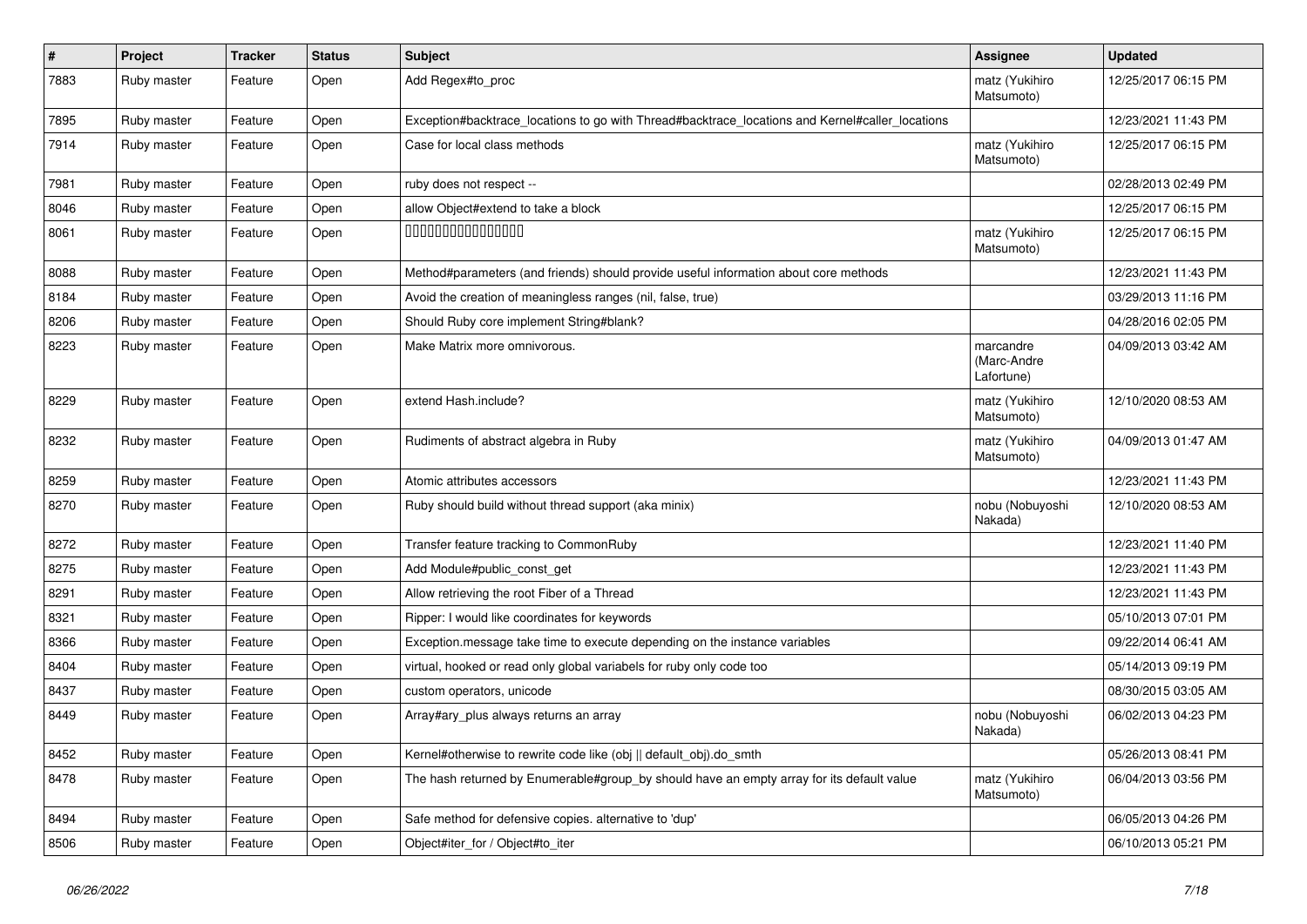| $\vert$ # | Project     | <b>Tracker</b> | <b>Status</b> | <b>Subject</b>                                                                          | <b>Assignee</b>              | <b>Updated</b>      |
|-----------|-------------|----------------|---------------|-----------------------------------------------------------------------------------------|------------------------------|---------------------|
| 8544      | Ruby master | Feature        | Open          | OpenURI should open 'file://' URIs                                                      |                              | 12/12/2015 04:30 PM |
| 8564      | Ruby master | Feature        | Open          | Extend Module#attr methods                                                              |                              | 02/05/2015 07:39 PM |
| 8566      | Ruby master | Feature        | Open          | [PATCH] Allow to configure additional preludes                                          |                              | 12/10/2014 01:13 PM |
| 8570      | Ruby master | Feature        | Open          | Better mechanisms to safely load classes concurrently                                   |                              | 12/23/2021 11:43 PM |
| 8598      | Ruby master | Feature        | Open          | Expose information whether a timezone offset has been explicitly set on DateTime object |                              | 07/03/2013 08:27 PM |
| 8614      | Ruby master | Feature        | Open          | Object#singleton class with a block                                                     |                              | 07/12/2013 10:14 AM |
| 8619      | Ruby master | Feature        | Open          | <b>Standard Profiling API</b>                                                           |                              | 12/23/2021 11:43 PM |
| 8626      | Ruby master | Feature        | Open          | Add a Set coercion method to the standard lib: Set (possible set)                       |                              | 12/23/2021 11:43 PM |
| 8635      | Ruby master | Feature        | Open          | attr accessor with default block                                                        |                              | 12/23/2021 11:43 PM |
| 8640      | Ruby master | Feature        | Open          | Add Time#elapsed to return nanoseconds since creation                                   |                              | 12/23/2021 11:43 PM |
| 8663      | Ruby master | Feature        | Open          | Officialy alias ArgumentError to ArgError                                               | matz (Yukihiro<br>Matsumoto) | 08/09/2013 07:42 PM |
| 8681      | Ruby master | Feature        | Open          | Net::HTTP should set TCP_NODELAY for requests with body                                 |                              | 12/23/2021 11:43 PM |
| 8688      | Ruby master | Feature        | Open          | #sprintf should accept strings as keys                                                  |                              | 07/26/2013 02:33 AM |
| 8714      | Ruby master | Feature        | Open          | Non-interpolated regular expression literal                                             |                              | 08/02/2013 08:00 PM |
| 8751      | Ruby master | Feature        | Open          | Add offsets to method#source_location                                                   |                              | 12/23/2021 11:43 PM |
| 8772      | Ruby master | Feature        | Open          | Hash alias # merge, and the case for Hash and Array polymorphism                        |                              | 12/25/2017 06:15 PM |
| 8786      | Ruby master | Feature        | Open          | Process.clock_gettime(:realtime)                                                        |                              | 08/15/2013 10:33 PM |
| 8804      | Ruby master | Feature        | Open          | ONCE syntax                                                                             | matz (Yukihiro<br>Matsumoto) | 01/04/2020 08:26 PM |
| 8807      | Ruby master | Feature        | Open          | <b>Custom literals</b>                                                                  |                              | 12/10/2020 08:53 AM |
| 8827      | Ruby master | Feature        | Open          | A method that flips the receiver and the first argument                                 |                              | 08/29/2013 05:59 AM |
| 8834      | Ruby master | Feature        | Open          | Kernel#load relative                                                                    |                              | 04/18/2019 11:41 PM |
| 8848      | Ruby master | Feature        | Open          | Syntax for binary strings                                                               |                              | 12/23/2021 11:43 PM |
| 8853      | Ruby master | Feature        | Open          | Should String#sub(pattern) returns an Enumerator?                                       |                              | 07/13/2019 12:32 AM |
| 8862      | Ruby master | Feature        | Open          | getoptlong to accept user-provided commandline                                          |                              | 09/04/2013 09:53 PM |
| 8896      | Ruby master | Feature        | Open          | #tap with missing block                                                                 |                              | 12/23/2021 11:43 PM |
| 8921      | Ruby master | Feature        | Open          | Allow select, reject, etc to accept a regex                                             |                              | 04/04/2020 05:57 AM |
| 8947      | Ruby master | Feature        | Open          | make alias, alias_method, attr_* return name of the alias                               |                              | 12/23/2021 11:43 PM |
| 8961      | Ruby master | Feature        | Open          | Synchronizable module to easily wrap methods in a mutex                                 |                              | 12/23/2021 11:43 PM |
| 8967      | Ruby master | Feature        | Open          | add uninclude and unextend method                                                       |                              | 09/30/2013 02:18 PM |
| 8970      | Ruby master | Feature        | Open          | Array.zip and Array.product                                                             |                              | 09/12/2019 03:40 AM |
| 8987      | Ruby master | Feature        | Open          | map/collect extension which handles arguments                                           |                              | 01/05/2018 09:00 PM |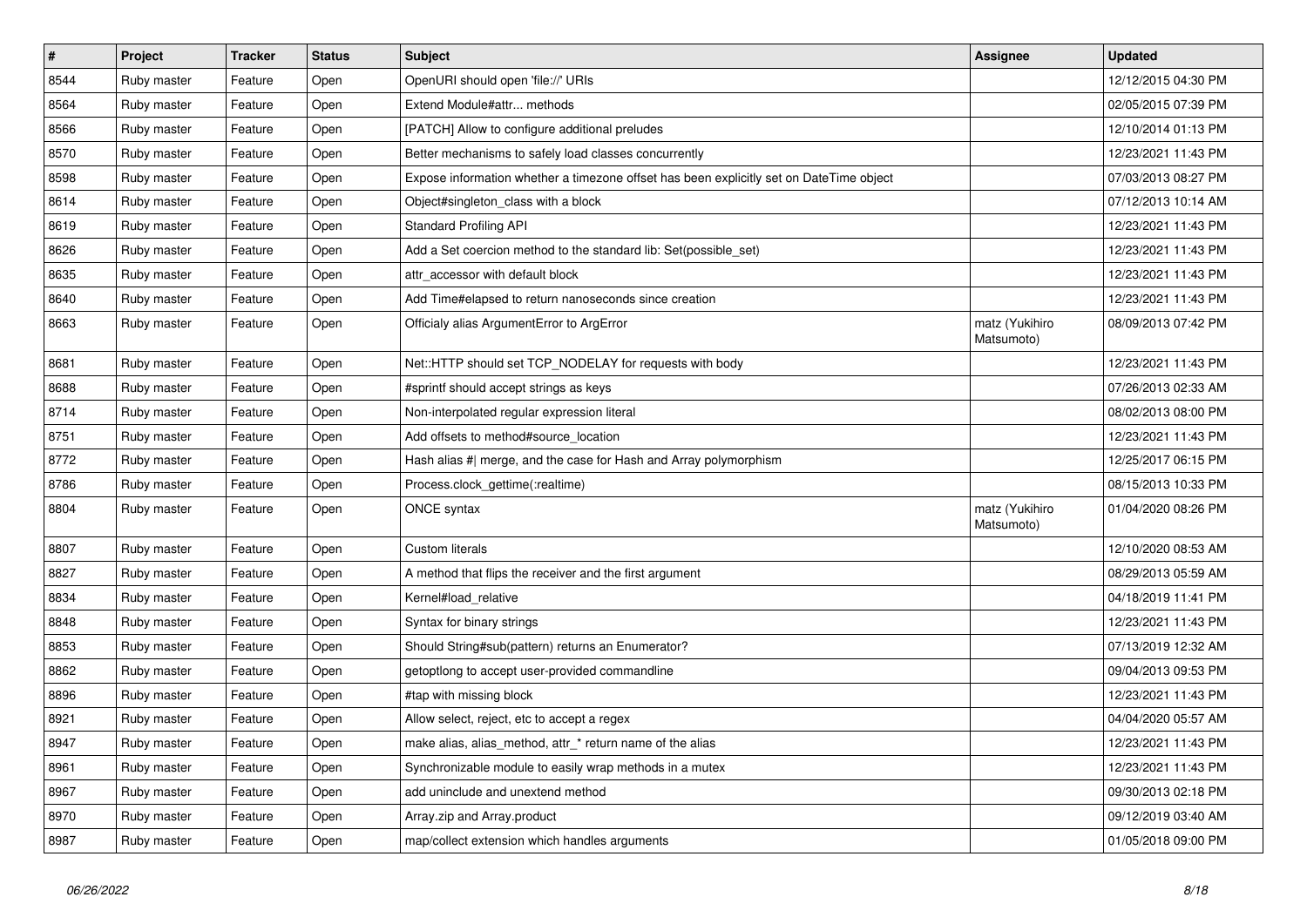| $\#$ | Project     | <b>Tracker</b> | <b>Status</b> | <b>Subject</b>                                                                                                                         | Assignee                               | <b>Updated</b>      |
|------|-------------|----------------|---------------|----------------------------------------------------------------------------------------------------------------------------------------|----------------------------------------|---------------------|
| 8994 | Ruby master | Feature        | Open          | "add methods for Float to get if an NaN is quiet or not, also add class methods for Float to "generate<br>an quiet NaN and an loud NaN |                                        | 10/21/2019 10:38 PM |
| 9043 | Ruby master | Feature        | Open          | Add String#f method as shortcut for #freeze                                                                                            | matz (Yukihiro<br>Matsumoto)           | 01/05/2018 09:00 PM |
| 9049 | Ruby master | Feature        | Open          | Shorthands (a:b, *) for inclusive indexing                                                                                             |                                        | 03/15/2018 12:26 AM |
| 9070 | Ruby master | Feature        | Open          | Introduce `---` as synonym of `end` keyword                                                                                            | matz (Yukihiro<br>Matsumoto)           | 11/02/2013 03:23 AM |
| 9095 | Ruby master | Feature        | Open          | Allow `Symbol#to_proc` to take arguments                                                                                               |                                        | 11/10/2013 04:25 AM |
| 9111 | Ruby master | Feature        | Open          | Encoding-free String comparison                                                                                                        |                                        | 11/21/2013 04:35 PM |
| 9116 | Ruby master | Feature        | Open          | String#rsplit missing                                                                                                                  |                                        | 04/27/2017 10:00 AM |
| 9123 | Ruby master | Feature        | Open          | Make Numeric#nonzero? behavior consistent with Numeric#zero?                                                                           | matz (Yukihiro<br>Matsumoto)           | 06/11/2019 12:55 PM |
| 9145 | Ruby master | Feature        | Open          | Queue#pop(true) return nil if empty instead of raising ThreadError                                                                     |                                        | 01/01/2018 07:41 PM |
| 9174 | Ruby master | Feature        | Open          | value receiving block for Hash#has_key?                                                                                                |                                        | 11/29/2013 06:33 AM |
| 9185 | Ruby master | Feature        | Open          | Add alias class method or class alias functionality                                                                                    |                                        | 01/05/2018 09:00 PM |
| 9253 | Ruby master | Feature        | Open          | Regexp named match and case statement                                                                                                  |                                        | 01/05/2018 09:00 PM |
| 9260 | Ruby master | Feature        | Open          | make FileUtils.rm rf raise on errors                                                                                                   |                                        | 12/19/2013 12:27 AM |
| 9347 | Ruby master | Feature        | Open          | Accept non callable argument to detect                                                                                                 | marcandre<br>(Marc-Andre<br>Lafortune) | 01/05/2018 09:00 PM |
| 9355 | Ruby master | Feature        | Open          | Re: Rename method id to method name in TracePoint class                                                                                |                                        | 07/12/2019 03:45 AM |
| 9400 | Ruby master | Feature        | Open          | Respect constant lookup when using `raise`                                                                                             |                                        | 07/12/2019 03:36 AM |
| 9401 | Ruby master | Feature        | Open          | Yet another syntax for literal anonymous functions (lambdas)                                                                           |                                        | 12/23/2021 11:43 PM |
| 9402 | Ruby master | Feature        | Open          | A syntax to specify the default value of a hash                                                                                        |                                        | 12/23/2021 11:43 PM |
| 9445 | Ruby master | Feature        | Open          | Support emitting 1.9 Symbol keyword Hash syntax when pretty printing Hashes                                                            |                                        | 01/24/2014 06:01 AM |
| 9515 | Ruby master | Feature        | Open          | IO.each`and `CSV.each`                                                                                                                 |                                        | 01/04/2020 05:41 PM |
| 9522 | Ruby master | Feature        | Open          | Float("NaN"), Float("Infinity")                                                                                                        |                                        | 02/16/2014 05:36 AM |
| 9527 | Ruby master | Feature        | Open          | make Net::HTTP.get_print not only to \$stdout but to an IO as a parameter                                                              |                                        | 02/23/2014 06:04 AM |
| 9553 | Ruby master | Feature        | Open          | Make argument validation routine of a method an object                                                                                 |                                        | 02/22/2014 07:58 AM |
| 9556 | Ruby master | Feature        | Open          | Add HTTP#get block functionality to HTTP.get                                                                                           |                                        | 02/23/2014 05:53 AM |
| 9557 | Ruby master | Feature        | Open          | Enumerator#next and Enumerator#peek with argument                                                                                      |                                        | 04/11/2014 07:00 PM |
| 9585 | Ruby master | Feature        | Open          | Add Object#in? to make ruby easier to read                                                                                             |                                        | 03/15/2014 04:49 PM |
| 9590 | Ruby master | Feature        | Open          | introduce st foreach update and st foreach update check for performance.                                                               | tarui (Masaya Tarui)                   | 01/05/2018 09:00 PM |
| 9613 | Ruby master | Feature        | Open          | Warn about unsafe ossl ciphers                                                                                                         |                                        | 09/13/2015 03:27 AM |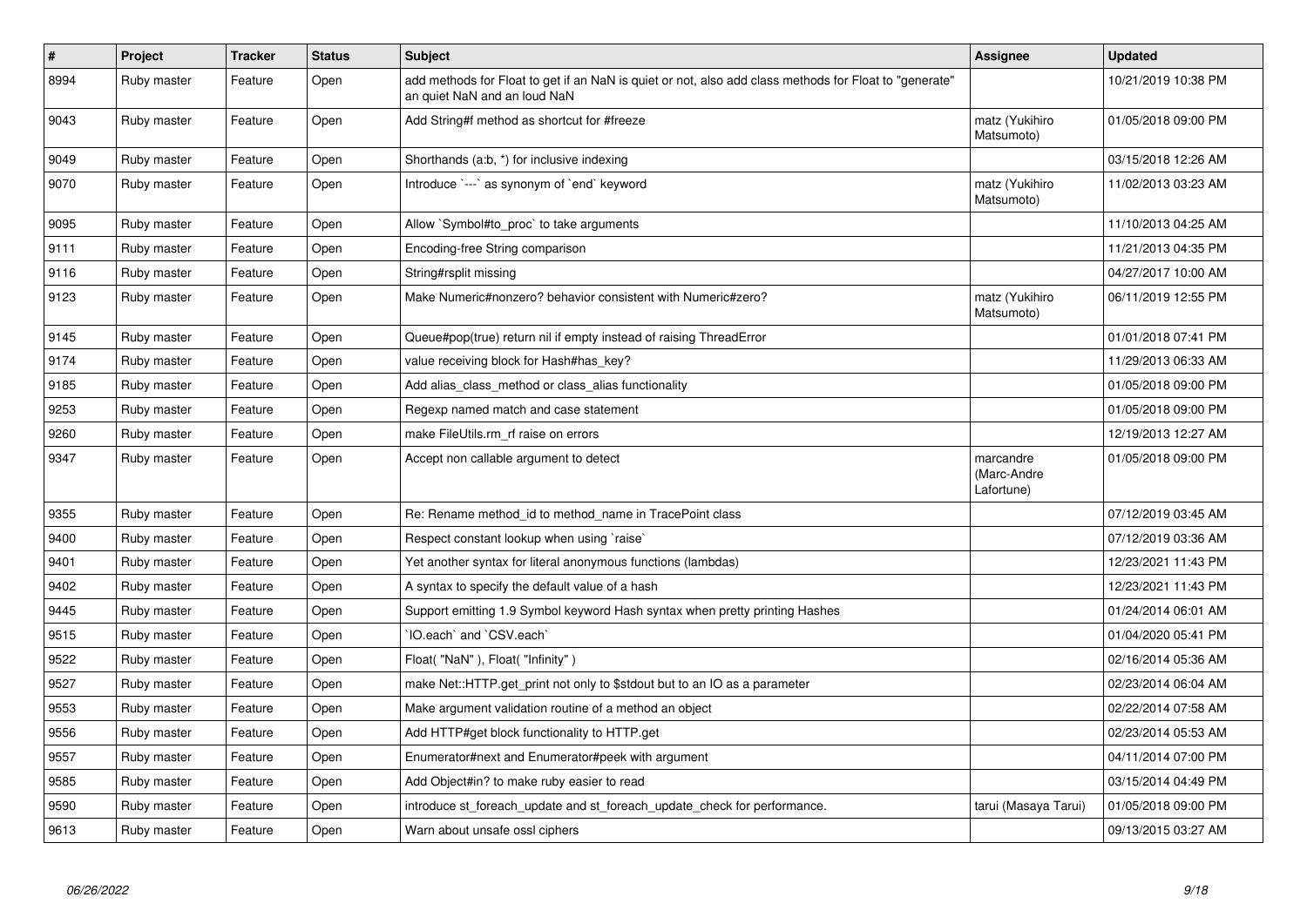| $\sharp$ | Project     | <b>Tracker</b> | <b>Status</b> | Subject                                                                                                                                                                           | Assignee                     | <b>Updated</b>      |
|----------|-------------|----------------|---------------|-----------------------------------------------------------------------------------------------------------------------------------------------------------------------------------|------------------------------|---------------------|
| 9614     | Ruby master | Feature        | Open          | ordering of non-Hash items which use st_ internally                                                                                                                               | matz (Yukihiro<br>Matsumoto) | 01/05/2018 09:00 PM |
| 9667     | Ruby master | Feature        | Open          | Optimization of FILE and dir                                                                                                                                                      |                              | 03/25/2014 04:48 AM |
| 9686     | Ruby master | Feature        | Open          | Syntax for symbols used in hashes                                                                                                                                                 |                              | 12/23/2021 11:43 PM |
| 9704     | Ruby master | Feature        | Open          | Refinements as files instead of modules                                                                                                                                           | matz (Yukihiro<br>Matsumoto) | 10/11/2016 06:36 PM |
| 9725     | Ruby master | Feature        | Open          | Do not inspect NameError target object unless verbose                                                                                                                             |                              | 05/08/2015 02:18 AM |
| 9779     | Ruby master | Feature        | Open          | Add Module#descendents                                                                                                                                                            |                              | 01/05/2018 09:00 PM |
| 9784     | Ruby master | Feature        | Open          | Alias URI#merge to URI#join                                                                                                                                                       |                              | 04/29/2014 05:42 AM |
| 9804     | Ruby master | Feature        | Open          | File::CREATE as a synonym for File::CREAT                                                                                                                                         |                              | 12/23/2021 11:43 PM |
| 9807     | Ruby master | Feature        | Open          | String.new with block                                                                                                                                                             |                              | 05/07/2014 05:54 AM |
| 9853     | Ruby master | Feature        | Open          | Please consider quoted generation of hash like in %h( foo bar bee blaa)                                                                                                           |                              | 05/19/2014 04:43 PM |
| 9871     | Ruby master | Feature        | Open          | load a ruby library which doesn't have extension                                                                                                                                  |                              | 05/28/2014 10:07 AM |
| 9887     | Ruby master | Feature        | Open          | Add uninclude please                                                                                                                                                              |                              | 05/31/2014 01:33 PM |
| 9909     | Ruby master | Feature        | Open          | why shouldn't constant lookup check the nesting of module's name                                                                                                                  |                              | 06/07/2014 02:18 AM |
| 9918     | Ruby master | Feature        | Open          | Exception#cause should be shown in output and #inspect                                                                                                                            |                              | 07/13/2015 02:32 PM |
| 9929     | Ruby master | Feature        | Open          | add with default method to Hash                                                                                                                                                   |                              | 06/11/2014 12:08 AM |
| 9941     | Ruby master | Feature        | Open          | Issue a warning when `module` or `class` keyword causes re-initialization of a constant that will<br>become the module/class name, instead of creating/reopening the module/class |                              | 12/23/2021 11:43 PM |
| 9947     | Ruby master | Feature        | Open          | Make `Object#send` and `Object#method` private                                                                                                                                    |                              | 12/23/2021 11:43 PM |
| 9953     | Ruby master | Feature        | Open          | set_trace_func values which could be frozen or symbols                                                                                                                            |                              | 06/19/2014 10:44 PM |
| 9992     | Ruby master | Feature        | Open          | Access Modifiers (Internal Interfaces)                                                                                                                                            |                              | 12/18/2017 03:04 PM |
| 10000    | Ruby master | Feature        | Open          | format width and precision with symbol hash                                                                                                                                       |                              | 07/01/2014 01:25 AM |
| 10051    | Ruby master | Feature        | Open          | nbsp isn't remove with trim                                                                                                                                                       |                              | 07/17/2014 08:02 AM |
| 10152    | Ruby master | Feature        | Open          | String#strip doesn't remove non-breaking space                                                                                                                                    |                              | 04/12/2015 07:36 PM |
| 10168    | Ruby master | Feature        | Open          | Native Object#inspect method should single quote strings that don't need to be double quoted                                                                                      |                              | 01/01/2016 08:27 PM |
| 10175    | Ruby master | Feature        | Open          | There's no reason to prefer Proc.new over Kernel#proc anymore                                                                                                                     |                              | 11/10/2014 11:07 PM |
| 10176    | Ruby master | Feature        | Open          | Document how to perform net/http calls in parallel                                                                                                                                |                              | 08/27/2014 10:46 PM |
| 10177    | Ruby master | Feature        | Open          | Hash#has_key? and Hash#has_value? should be deprecated                                                                                                                            |                              | 09/19/2014 06:01 PM |
| 10179    | Ruby master | Feature        | Open          | Net::HTTP::Get.new("https://google.com").basic_auth(user_name, password) should throw exception<br>stating the need to set use ssl to true                                        |                              | 09/13/2015 03:25 AM |
| 10181    | Ruby master | Feature        | Open          | New method File.openat()                                                                                                                                                          |                              | 10/22/2015 12:12 PM |
| 10183    | Ruby master | Feature        | Open          | An alternative name for method `class`                                                                                                                                            |                              | 10/31/2017 11:42 AM |
| 10215    | Ruby master | Feature        | Open          | prohibit subclassing for classes without allocator in Ruby                                                                                                                        |                              | 09/08/2014 07:29 AM |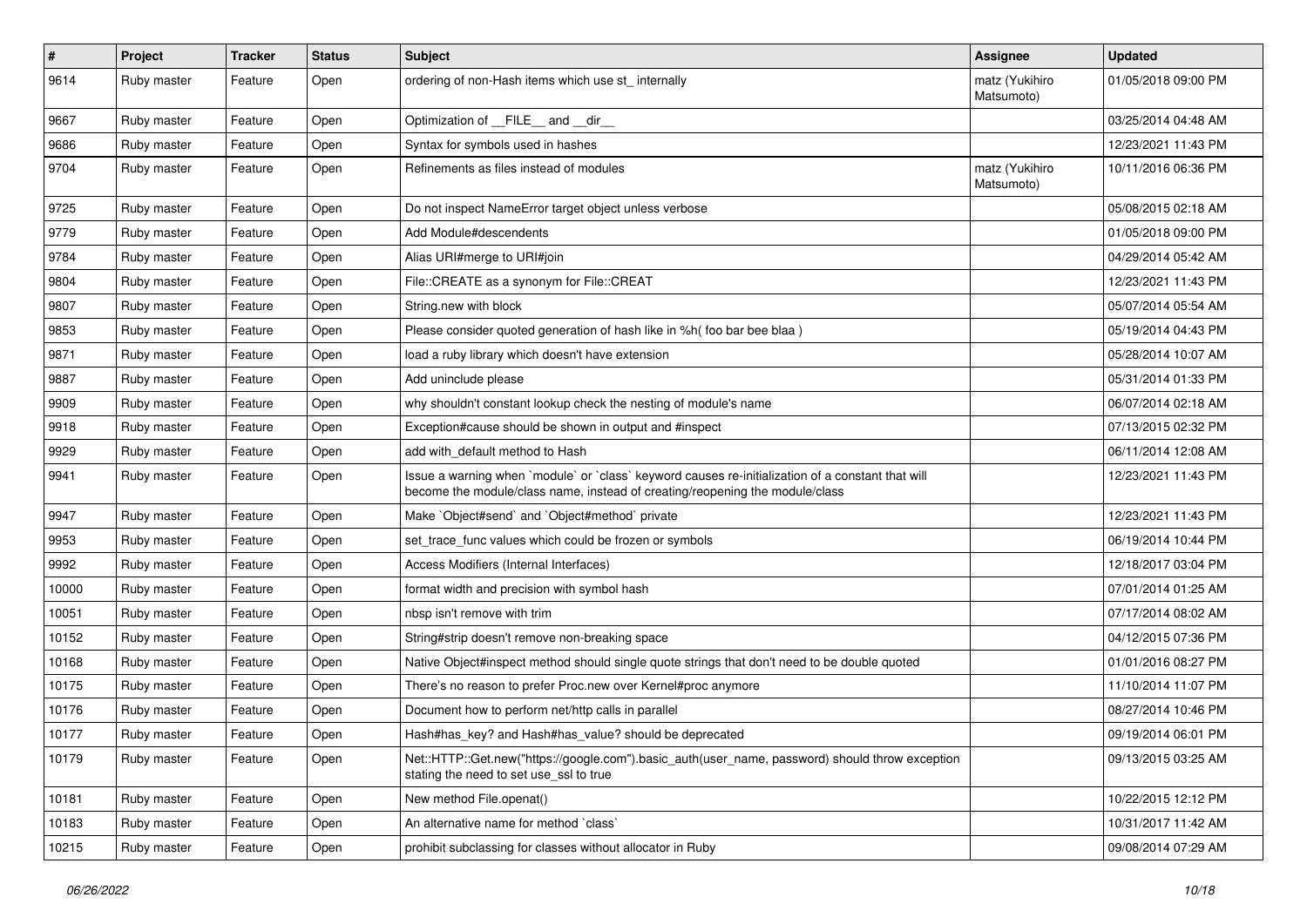| $\vert$ # | Project     | <b>Tracker</b> | <b>Status</b> | <b>Subject</b>                                                                               | <b>Assignee</b>              | <b>Updated</b>      |
|-----------|-------------|----------------|---------------|----------------------------------------------------------------------------------------------|------------------------------|---------------------|
| 10217     | Ruby master | Feature        | Open          | Dir constructor similar to Pathname constructor                                              |                              | 12/23/2021 11:43 PM |
| 10225     | Ruby master | Feature        | Open          | [PATCH] *math.c: New method Math.normcdf                                                     |                              | 01/05/2018 09:01 PM |
| 10237     | Ruby master | Feature        | Open          | Transform all elements of one Encoding into another Encoding for Array and Hash              |                              | 01/05/2018 09:01 PM |
| 10238     | Ruby master | Feature        | Open          | todo: remove dependency on malloc_usable_size                                                | ko1 (Koichi Sasada)          | 12/10/2020 09:20 AM |
| 10251     | Ruby master | Feature        | Open          | URI: Support wildcards (globbing) in no_proxy                                                |                              | 12/16/2015 05:22 AM |
| 10255     | Ruby master | Feature        | Open          | Math.log: check domain of base argument                                                      |                              | 01/27/2015 02:32 AM |
| 10273     | Ruby master | Feature        | Open          | Immutable Ruby                                                                               |                              | 12/23/2021 11:43 PM |
| 10287     | Ruby master | Feature        | Open          | rename COLON3 to COLON2_HEAD.                                                                | matz (Yukihiro<br>Matsumoto) | 07/27/2021 09:34 AM |
| 10305     | Ruby master | Feature        | Open          | Method for resolving all autoload statements / Add warning on autoload when used with chroot |                              | 09/29/2014 02:05 PM |
| 10308     | Ruby master | Feature        | Open          | Pipes in Ruby                                                                                |                              | 09/30/2014 11:21 PM |
| 10318     | Ruby master | Feature        | Open          | [PATCH 0/n] Let underscore be positionally matched arg to omit binding obvious variable.     |                              | 12/10/2020 08:53 AM |
| 10320     | Ruby master | Feature        | Open          | require into module                                                                          |                              | 06/10/2021 08:15 AM |
| 10327     | Ruby master | Feature        | Open          | Bool/False/True module for '==='                                                             |                              | 10/15/2014 02:42 PM |
| 10328     | Ruby master | Feature        | Open          | [PATCH] make OPT_SUPPORT_JOKE a proper VM option                                             | normalperson (Eric<br>Wong)  | 01/05/2018 09:01 PM |
| 10331     | Ruby master | Feature        | Open          | String#to_r to recognize negative denominators                                               |                              | 10/06/2014 02:44 PM |
| 10332     | Ruby master | Feature        | Open          | Rational literal for mixed fractions                                                         |                              | 10/06/2014 02:55 PM |
| 10343     | Ruby master | Feature        | Open          | Postfix notations for `when` and `else` inside `case` statement                              |                              | 10/08/2014 05:25 PM |
| 10366     | Ruby master | Feature        | Open          | New inspection form for rational                                                             |                              | 10/11/2014 12:50 AM |
| 10370     | Ruby master | Feature        | Open          | [PATCH] We don't need to check whether rb_block_call exists                                  |                              | 01/29/2019 06:46 PM |
| 10371     | Ruby master | Feature        | Open          | Use Thread#handle_interrupt in MonitorMixin                                                  |                              | 12/23/2021 11:43 PM |
| 10378     | Ruby master | Feature        | Open          | [PATCH 0/3] It's better (1 + 0i).real? return true                                           |                              | 01/05/2018 09:01 PM |
| 10386     | Ruby master | Feature        | Open          | [PATCH 3/3] There is little possibility of using m_sqrt at complex.c                         |                              | 11/10/2014 11:10 PM |
| 10391     | Ruby master | Feature        | Open          | Provide %eISO-8859-1'string \xAA literal' string literals with explicit encoding             |                              | 10/28/2014 10:27 AM |
| 10404     | Ruby master | Feature        | Open          | Allow individual finalizers to be removed with ObjectSpace.undefine_finalizer                | matz (Yukihiro<br>Matsumoto) | 10/20/2014 08:14 AM |
| 10423     | Ruby master | Feature        | Open          | [PATCH] opt_str_lit*: avoid literal string allocations                                       | ko1 (Koichi Sasada)          | 01/05/2018 09:01 PM |
| 10425     | Ruby master | Feature        | Open          | A predicate method to tell if a number is near another                                       |                              | 10/26/2014 01:47 AM |
| 10426     | Ruby master | Feature        | Open          | A predicate to express congruence                                                            |                              | 11/14/2014 02:11 AM |
| 10455     | Ruby master | Feature        | Open          | [PATCH 0/n] Combine interface for creating new matrix                                        |                              | 10/29/2014 10:17 PM |
| 10473     | Ruby master | Feature        | Open          | Change Date#to datetime to use local time                                                    |                              | 07/23/2021 07:08 PM |
| 10474     | Ruby master | Feature        | Open          | [PATCH 1/1] Refactoring math.c (Combined some macros into one macro)                         |                              | 11/10/2014 10:29 PM |
| 10477     | Ruby master | Feature        | Open          | Implicit interfaces                                                                          |                              | 12/23/2021 11:43 PM |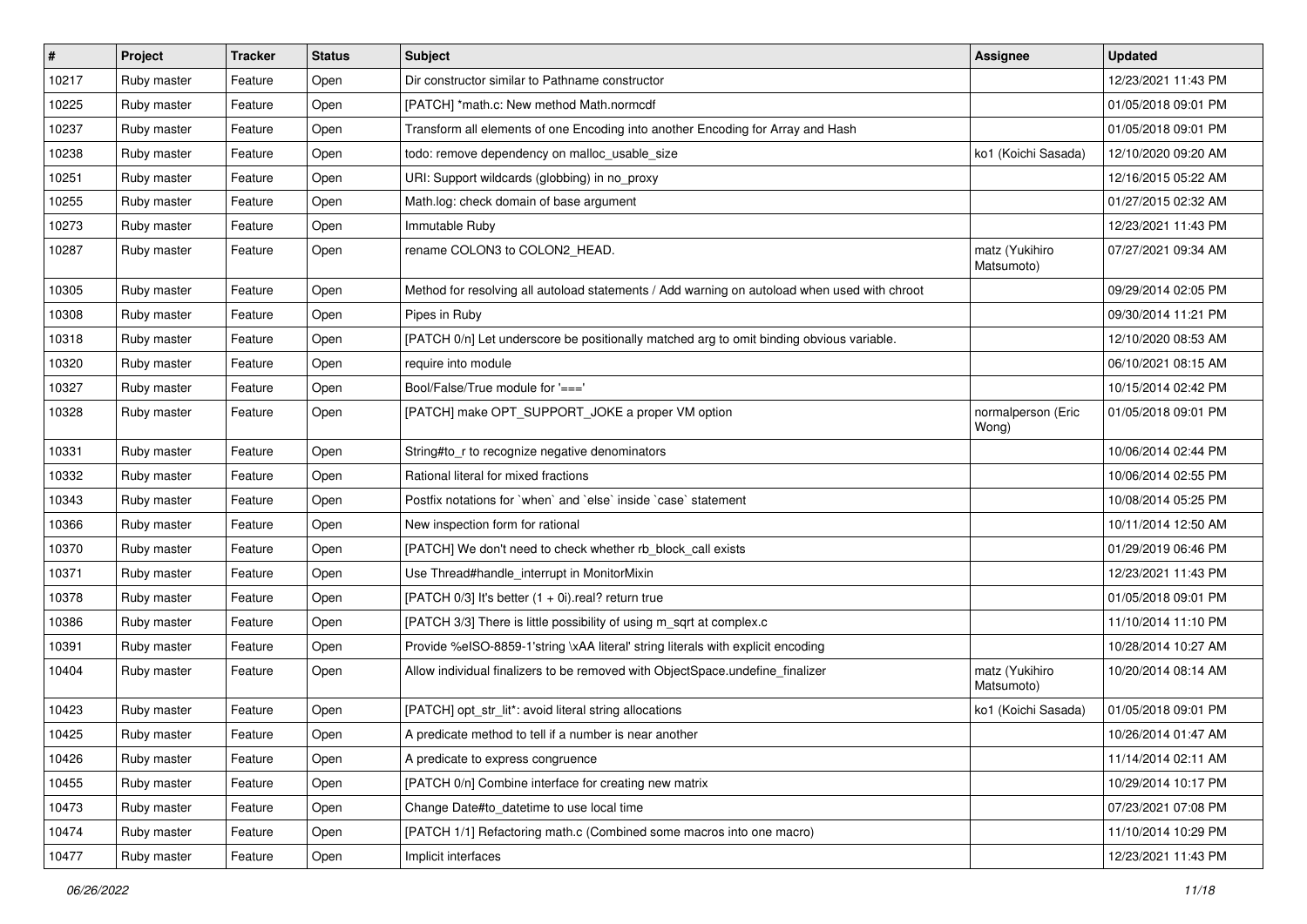| $\pmb{\#}$ | Project     | <b>Tracker</b> | <b>Status</b> | <b>Subject</b>                                                                              | <b>Assignee</b>              | <b>Updated</b>      |
|------------|-------------|----------------|---------------|---------------------------------------------------------------------------------------------|------------------------------|---------------------|
| 10489      | Ruby master | Feature        | Open          | Add inherit method for clearer and multiple inheritance                                     | matz (Yukihiro<br>Matsumoto) | 12/10/2020 08:53 AM |
| 10498      | Ruby master | Feature        | Open          | Make `loop` yield a counter                                                                 | matz (Yukihiro<br>Matsumoto) | 01/05/2018 09:01 PM |
| 10503      | Ruby master | Feature        | Open          | introduce InvalidPercentEncoding error for failed URI parsing                               |                              | 01/05/2018 09:01 PM |
| 10505      | Ruby master | Feature        | Open          | [PATCH 2/n] DDDDDDDD./Object#eql? with block. (ja/en)                                       |                              | 11/13/2014 05:52 PM |
| 10519      | Ruby master | Feature        | Open          | <b>TLS Renegotiation</b>                                                                    |                              | 09/13/2015 03:29 AM |
| 10528      | Ruby master | Feature        | Open          | Allow line breaks instead of commas in arrays, hashes, argument lists, etc.                 |                              | 12/23/2021 11:43 PM |
| 10548      | Ruby master | Feature        | Open          | remove callcc (Callcc is now going obsoleted. Please use Fiber.)                            |                              | 04/18/2022 09:07 AM |
| 10549      | Ruby master | Feature        | Open          | Deprecate each_with_index and each_with_object in favor of with_index and with_object       | matz (Yukihiro<br>Matsumoto) | 07/27/2021 11:09 AM |
| 10552      | Ruby master | Feature        | Open          | [PATCH] Add Enumerable#frequencies and Enumerable#relative_frequencies                      |                              | 11/30/2014 11:56 AM |
| 10561      | Ruby master | Feature        | Open          | Improve function of Thread::Backtrace::Location #path and #absolute_path                    |                              | 09/24/2020 09:39 AM |
| 10574      | Ruby master | Feature        | Open          | Add String#Ichomp and String.Ichomp!                                                        | matz (Yukihiro<br>Matsumoto) | 12/15/2014 04:34 PM |
| 10585      | Ruby master | Feature        | Open          | struct: speedup struct.attr = $v$ for first 10 attributes and struct[:attr] for big structs |                              | 06/30/2015 08:18 PM |
| 10589      | Ruby master | Feature        | Open          | [TracePoint API] Make THREAD_{BEGIN, END} events return some context information            |                              | 12/11/2014 04:27 PM |
| 10602      | Ruby master | Feature        | Open          | Support multithreaded profiling                                                             |                              | 07/09/2019 01:24 AM |
| 10634      | Ruby master | Feature        | Open          | Baselining with Benchmark                                                                   |                              | 12/23/2021 11:43 PM |
| 10645      | Ruby master | Feature        | Open          | Consider adding support of .first to MatchData object like MatchData[0]                     |                              | 12/25/2014 06:50 AM |
| 10658      | Ruby master | Feature        | Open          | ThreadGroup local variables                                                                 |                              | 01/28/2016 07:20 AM |
| 10663      | Ruby master | Feature        | Open          | Consider adding support for String input to File. methods                                   |                              | 01/05/2015 12:47 AM |
| 10683      | Ruby master | Feature        | Open          | fix inconsistent behavior of Kernel.Hash()                                                  |                              | 01/02/2015 06:00 AM |
| 10701      | Ruby master | Feature        | Open          | Class: Array 2 New methods                                                                  |                              | 01/08/2015 07:21 AM |
| 10726      | Ruby master | Feature        | Open          | [PATCH 4/4] * New methods: Set#power                                                        |                              | 01/28/2015 07:48 AM |
| 10728      | Ruby master | Feature        | Open          | Warning for Fixnum#size to use RbConfig::SIZEOF['long']                                     |                              | 01/11/2015 04:23 PM |
| 10729      | Ruby master | Feature        | Open          | Array method to subtract in place                                                           |                              | 01/11/2015 02:29 PM |
| 10755      | Ruby master | Feature        | Open          | Use rb_define_alias instead of rb_define_method for rb_cHash                                |                              | 07/27/2021 11:09 AM |
| 10770      | Ruby master | Feature        | Open          | chr and ord behavior for ill-formed byte sequences and surrogate code points                |                              | 01/22/2015 10:19 AM |
| 10793      | Ruby master | Feature        | Open          | Infrastructure/Release-Management: Sign releases                                            |                              | 02/12/2016 09:20 PM |
| 10829      | Ruby master | Feature        | Open          | Add to_proc method to the Array class                                                       |                              | 12/23/2021 11:43 PM |
| 10851      | Ruby master | Feature        | Open          | Introduce Regexp#fetch                                                                      |                              | 02/13/2015 11:15 AM |
| 10863      | Ruby master | Feature        | Open          | allow protected class methods to be callable from instance methods                          |                              | 04/01/2015 06:11 PM |
| 10869      | Ruby master | Feature        | Open          | Add support for option to pre-compile Ruby files                                            |                              | 02/23/2015 11:08 AM |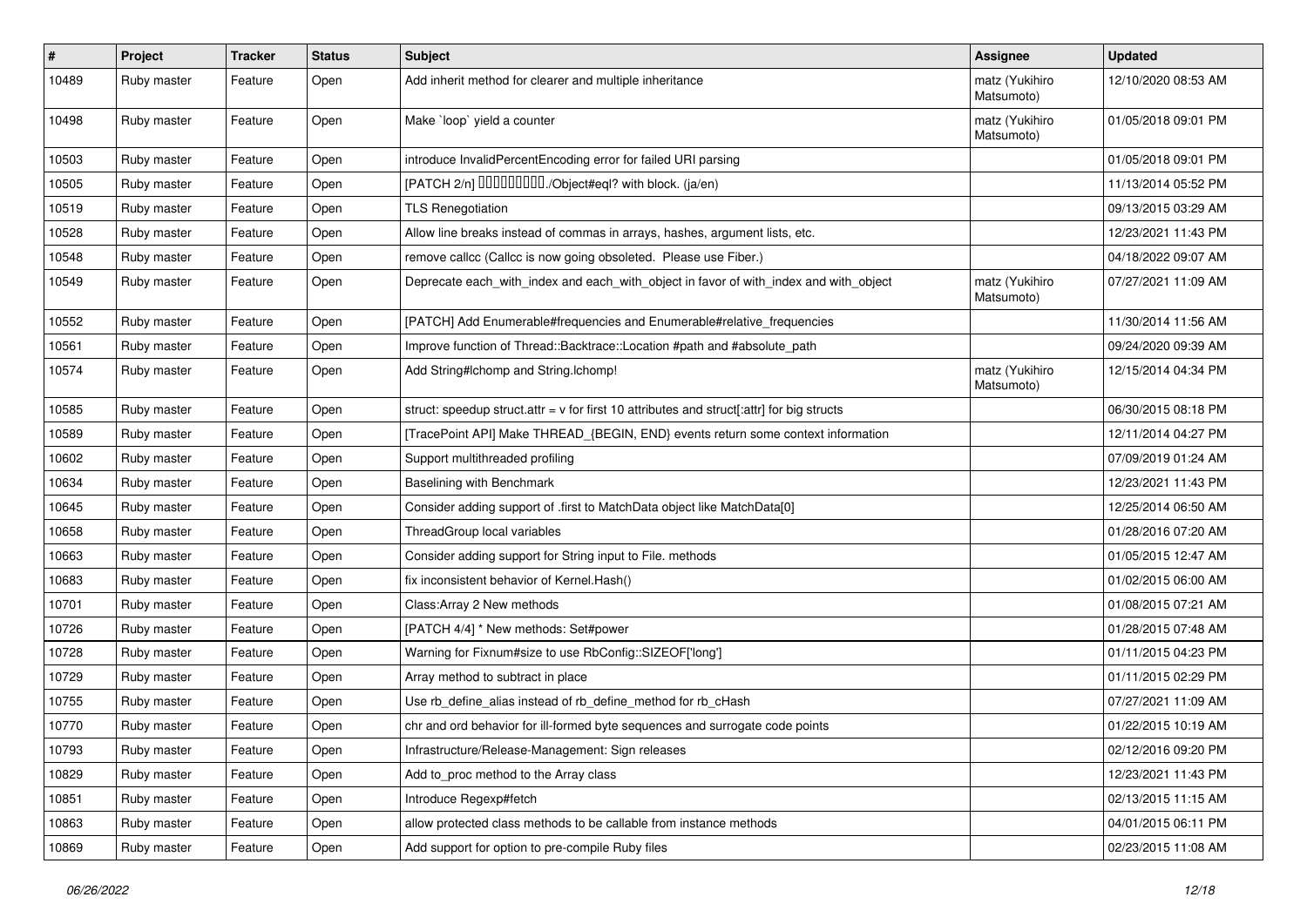| #     | Project     | <b>Tracker</b> | <b>Status</b> | <b>Subject</b>                                                                                 | <b>Assignee</b>              | <b>Updated</b>      |
|-------|-------------|----------------|---------------|------------------------------------------------------------------------------------------------|------------------------------|---------------------|
| 10879 | Ruby master | Feature        | Open          | UnboundMethod#to_proc                                                                          |                              | 02/21/2015 07:56 PM |
| 10882 | Ruby master | Feature        | Open          | Provide Levenshtein distance implementation as part of stdlib                                  |                              | 02/26/2015 03:56 PM |
| 10927 | Ruby master | Feature        | Open          | [PATCH] Add default empty string to string replacements                                        |                              | 03/04/2015 10:49 AM |
| 10932 | Ruby master | Feature        | Open          | Enabling allocation tracing as early as possible                                               | ko1 (Koichi Sasada)          | 06/13/2015 07:54 AM |
| 10949 | Ruby master | Feature        | Open          | Time is WB unprotected                                                                         |                              | 07/23/2015 05:55 PM |
| 11026 | Ruby master | Feature        | Open          | How atomic should dynamic regexp with "once" flag be?                                          |                              | 12/23/2021 11:43 PM |
| 11100 | Ruby master | Feature        | Open          | Permit multiple captures with String[Regexp, ]                                                 |                              | 01/24/2016 08:42 AM |
| 11122 | Ruby master | Feature        | Open          | exception-free non-blocking Queue/SizedQueue operations                                        | matz (Yukihiro<br>Matsumoto) | 05/06/2015 08:53 PM |
| 11129 | Ruby master | Feature        | Open          | block-level hash destructuring only works for the last argument                                |                              | 07/07/2019 05:11 AM |
| 11148 | Ruby master | Feature        | Open          | Add a way to require files, but not raise an exception when the file isn't found               |                              | 05/13/2015 05:57 PM |
| 11181 | Ruby master | Feature        | Open          | Add a line directive to Ruby                                                                   | matz (Yukihiro<br>Matsumoto) | 01/26/2016 02:04 AM |
| 11262 | Ruby master | Feature        | Open          | Make more objects behave like "Functions"                                                      |                              | 12/28/2019 09:47 PM |
| 11273 | Ruby master | Feature        | Open          | [PATCH] Make it possible to `load` from a FIFO file                                            |                              | 07/23/2019 05:45 PM |
| 11292 | Ruby master | Feature        | Open          | objspace: Dump type of special consts                                                          | tmm1 (Aman<br>Karmani)       | 06/22/2015 04:22 AM |
| 11299 | Ruby master | Feature        | Open          | [PATCH] use Array instead of custom struct for generic ivars                                   | normalperson (Eric<br>Wong)  | 06/24/2015 12:38 AM |
| 11305 | Ruby master | Feature        | Open          | [ipaddr] include the IP address in question within the InvalidAddressError exception message   |                              | 06/25/2015 04:25 AM |
| 11307 | Ruby master | Feature        | Open          | exception-free non-blocking Queue#pop                                                          | matz (Yukihiro<br>Matsumoto) | 06/25/2015 11:06 PM |
| 11309 | Ruby master | Feature        | Open          | Iterator over string matches                                                                   |                              | 07/01/2015 08:35 AM |
| 11312 | Ruby master | Feature        | Open          | Add Resolv::DNS::Resource::IN::SPF                                                             | akr (Akira Tanaka)           | 07/01/2015 03:26 AM |
| 11315 | Ruby master | Feature        | Open          | [PATCH] Add Array#^ for parity with other set-like operations.                                 |                              | 06/29/2015 05:05 AM |
| 11323 | Ruby master | Feature        | Open          | Documentation update on how uniq works / guarantee of order                                    |                              | 07/02/2015 03:34 AM |
| 11347 | Ruby master | Feature        | Open          | Errors with cause not reported properly to console                                             |                              | 07/15/2015 04:39 PM |
| 11361 | Ruby master | Feature        | Open          | proposal for easy method to nil-guard for generated variable name.                             |                              | 02/21/2016 12:01 PM |
| 11373 | Ruby master | Feature        | Open          | Add command line option to query valid values for --dump                                       |                              | 07/27/2021 11:09 AM |
| 11388 | Ruby master | Feature        | Open          | SMTP Service Extension for Delivery Status Notifications                                       |                              | 02/06/2018 11:37 AM |
| 11390 | Ruby master | Feature        | Open          | Allow symbols starting with numbers                                                            | matz (Yukihiro<br>Matsumoto) | 08/14/2015 05:23 AM |
| 11415 | Ruby master | Feature        | Open          | autoload with a Proc                                                                           |                              | 10/21/2015 08:38 PM |
| 11428 | Ruby master | Feature        | Open          | system/exec/etc. should to s their argument to restore Pathname functionality as it was in 1.8 |                              | 11/06/2016 02:17 AM |
| 11429 | Ruby master | Feature        | Open          | Local variable assignment via regex $==$                                                       |                              | 08/10/2015 11:26 PM |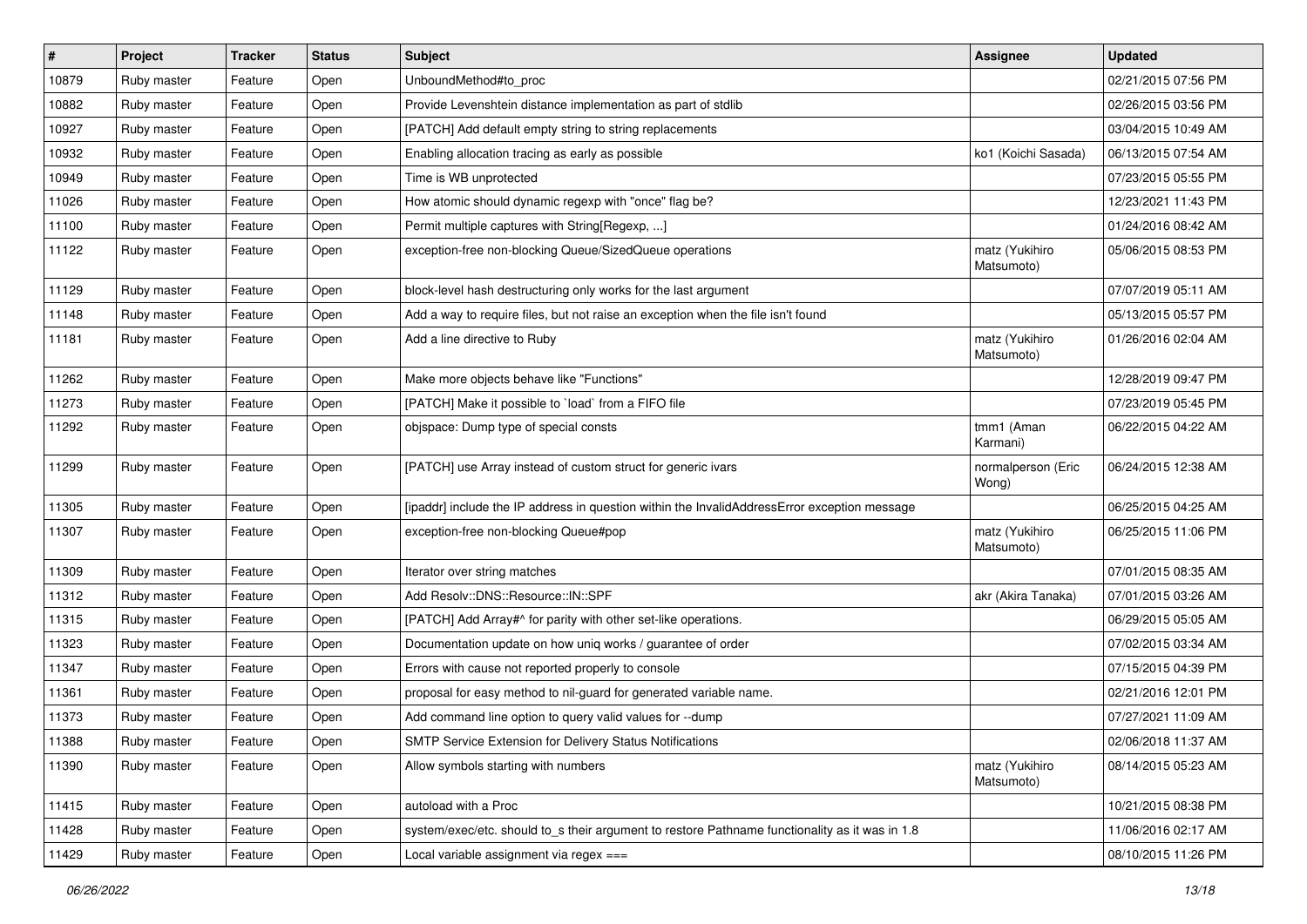| $\vert$ # | Project     | <b>Tracker</b> | <b>Status</b> | <b>Subject</b>                                                                                                        | Assignee                     | <b>Updated</b>      |
|-----------|-------------|----------------|---------------|-----------------------------------------------------------------------------------------------------------------------|------------------------------|---------------------|
| 11431     | Ruby master | Feature        | Open          | [PATCH] rb_parser_compile_*: remove volatile arg                                                                      |                              | 07/27/2021 07:27 AM |
| 11446     | Ruby master | Feature        | Open          | Possible work around for the requirement to supplying arguments like this: .map(&:method,<br><arguments>)</arguments> |                              | 08/14/2015 04:40 PM |
| 11475     | Ruby master | Feature        | Open          | <b>AST</b> transforms                                                                                                 |                              | 08/21/2015 11:14 AM |
| 11500     | Ruby master | Feature        | Open          | [RFC] rename Queue to UnboundedQueue                                                                                  |                              | 07/19/2021 07:48 AM |
| 11507     | Ruby master | Feature        | Open          | Net::HTTP should use TCP CORK or TCP NOPUSH to avoid fragmenting packets                                              |                              | 09/04/2015 09:47 AM |
| 11517     | Ruby master | Feature        | Open          | Queue enhancement - conditional pop                                                                                   | matz (Yukihiro<br>Matsumoto) | 09/17/2015 09:02 PM |
| 11518     | Ruby master | Feature        | Open          | Queue enhancement - promote! and promote_all!                                                                         | matz (Yukihiro<br>Matsumoto) | 09/17/2015 08:40 PM |
| 11539     | Ruby master | Feature        | Open          | Support explicit declaration of volatile instance variables                                                           |                              | 01/26/2021 03:30 PM |
| 11550     | Ruby master | Feature        | Open          | Current behaviour of super() is dangerous in the presence of more than one included modules.                          |                              | 01/20/2016 08:44 AM |
| 11577     | Ruby master | Feature        | Open          | Add encodeURIComponent compatible API for URI                                                                         |                              | 10/09/2015 01:40 PM |
| 11583     | Ruby master | Feature        | Open          | Add File#unlink                                                                                                       |                              | 10/12/2015 05:40 AM |
| 11588     | Ruby master | Feature        | Open          | Implement structured warnings                                                                                         |                              | 12/06/2015 08:48 PM |
| 11597     | Ruby master | Feature        | Open          | Add Linux-specific setfsuid(2)/setfsgid(2)                                                                            |                              | 10/15/2015 10:08 PM |
| 11599     | Ruby master | Feature        | Open          | Dump entries of hash in ObjectSpace                                                                                   | tmm1 (Aman<br>Karmani)       | 11/24/2015 05:52 PM |
| 11627     | Ruby master | Feature        | Open          | make `nonzero` an alias of `nonzero?`                                                                                 | matz (Yukihiro<br>Matsumoto) | 12/23/2021 11:43 PM |
| 11629     | Ruby master | Feature        | Open          | Implement Enhanced Mail System Status Codes (rfc1893)                                                                 |                              | 10/28/2015 10:38 AM |
| 11630     | Ruby master | Feature        | Open          | possibility to serialize Proc or Lambda                                                                               |                              | 11/23/2015 01:34 PM |
| 11634     | Ruby master | Feature        | Open          | [PATCH] variable.c (rb_global_tbl): convert to id_table                                                               |                              | 10/29/2015 08:11 PM |
| 11660     | Ruby master | Feature        | Open          | a falsy value (similar to js undefined) that facilitates forwarding of default arguments                              |                              | 11/05/2019 07:33 PM |
| 11665     | Ruby master | Feature        | Open          | Support nested functions for better code organization                                                                 |                              | 11/16/2016 03:06 PM |
| 11670     | Ruby master | Feature        | Open          | Show warning to make nested def obsolete                                                                              | nobu (Nobuyoshi<br>Nakada)   | 11/09/2015 07:40 AM |
| 11690     | Ruby master | Feature        | Open          | Update Hash during multiple assignment                                                                                |                              | 12/10/2015 12:26 PM |
| 11694     | Ruby master | Feature        | Open          | Numeric#nonpositive?, nonnegative?                                                                                    |                              | 11/16/2015 12:56 AM |
| 11700     | Ruby master | Feature        | Open          | positive flags for reverse lookup to socket                                                                           |                              | 11/17/2015 02:48 AM |
| 11710     | Ruby master | Feature        | Open          | [PATCH] Replace Set#merge with Set#merge! and make Set#merge non-mutating.                                            | knu (Akinori MUSHA)          | 11/18/2015 07:28 PM |
| 11723     | Ruby master | Feature        | Open          | CGI library should give access to raw request body                                                                    |                              | 11/20/2015 07:06 PM |
| 11735     | Ruby master | Feature        | Open          | Porting String#squish and String#squish! from Ruby on Rails' Active Support                                           | matz (Yukihiro<br>Matsumoto) | 06/24/2016 08:02 AM |
| 11781     | Ruby master | Feature        | Open          | Would it be possible to alias .prepend() towards .unshift() for class Array by default?                               |                              | 12/09/2015 12:46 PM |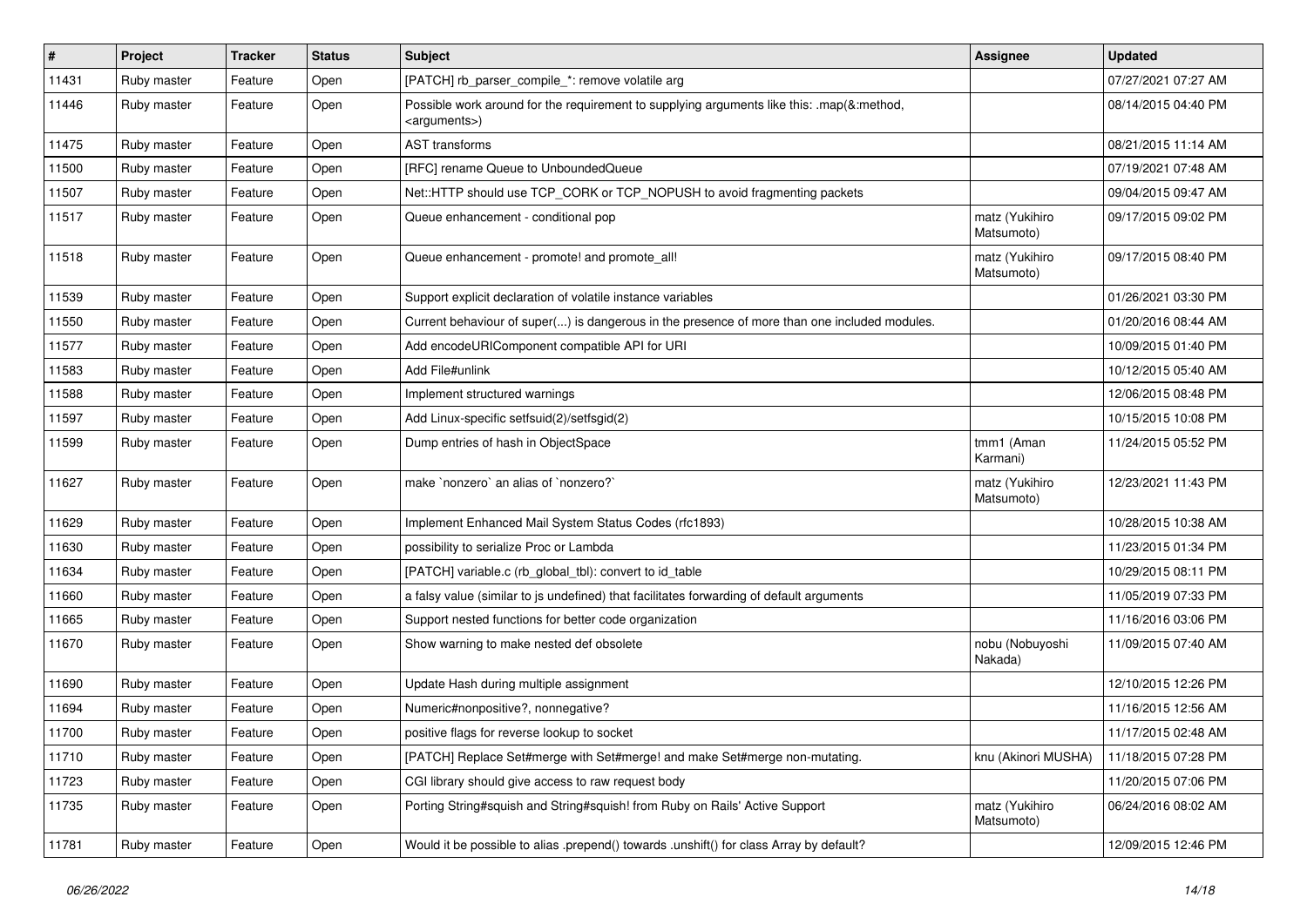| $\vert$ # | Project     | <b>Tracker</b> | <b>Status</b> | <b>Subject</b>                                                                                                                              | <b>Assignee</b>              | <b>Updated</b>      |
|-----------|-------------|----------------|---------------|---------------------------------------------------------------------------------------------------------------------------------------------|------------------------------|---------------------|
| 11786     | Ruby master | Feature        | Open          | [PATCH] micro-optimize case dispatch even harder                                                                                            |                              | 12/09/2015 09:58 AM |
| 11796     | Ruby master | Feature        | Open          | [PATCH] Refactor reduce call get_stat()                                                                                                     |                              | 12/09/2015 02:33 PM |
| 11815     | Ruby master | Feature        | Open          | Proposal for method `Array#difference`                                                                                                      |                              | 07/20/2020 11:34 PM |
| 11817     | Ruby master | Feature        | Open          | map.parallel                                                                                                                                |                              | 12/15/2015 04:28 AM |
| 11868     | Ruby master | Feature        | Open          | Proposal for RubyVM::InstructionSequence.compile to return an object containing the syntax error<br>information currently written to STDERR |                              | 04/21/2016 05:49 AM |
| 11882     | Ruby master | Feature        | Open          | Map or NamedMap                                                                                                                             | matz (Yukihiro<br>Matsumoto) | 01/17/2021 01:31 PM |
| 11917     | Ruby master | Feature        | Open          | Add Range#length as an alias for size                                                                                                       |                              | 01/30/2016 07:01 AM |
| 11923     | Ruby master | Feature        | Open          | Put Struct accessors into separate module to allow redefining them in Struct.new's block                                                    |                              | 05/17/2016 06:37 AM |
| 11927     | Ruby master | Feature        | Open          | Return value for `Module#include` and `Module#prepend`                                                                                      |                              | 09/02/2020 12:40 AM |
| 11939     | Ruby master | Feature        | Open          | Syntax sugar to apply a method replace a variable                                                                                           |                              | 01/04/2016 09:49 AM |
| 11987     | Ruby master | Feature        | Open          | daemons can't show the backtrace of rb bug                                                                                                  |                              | 01/13/2016 10:58 AM |
| 12006     | Ruby master | Feature        | Open          | return IO object from IO#print, IO#puts, IO#close_read, IO#close_write,                                                                     |                              | 01/21/2016 12:42 PM |
| 12008     | Ruby master | Feature        | Open          | Immutable object graphs (a.k.a. deep freeze)                                                                                                |                              | 06/27/2019 10:29 PM |
| 12017     | Ruby master | Feature        | Open          | [PATCH] dedupe string keys from Marshal.load                                                                                                |                              | 01/25/2016 09:02 AM |
| 12019     | Ruby master | Feature        | Open          | Better low-level support for writing concurrent libraries                                                                                   | matz (Yukihiro<br>Matsumoto) | 12/23/2021 11:43 PM |
| 12021     | Ruby master | Feature        | Open          | Final instance variables                                                                                                                    |                              | 12/23/2021 11:43 PM |
| 12023     | Ruby master | Feature        | Open          | Allow ivars to be used as method arguments                                                                                                  |                              | 01/27/2016 09:58 AM |
| 12034     | Ruby master | Feature        | Open          | RegExp does not respect file encoding directive                                                                                             |                              | 02/13/2016 06:41 PM |
| 12041     | Ruby master | Feature        | Open          | Change the initializer of NameError to take a receiver as the third argument                                                                |                              | 02/12/2016 05:37 AM |
| 12057     | Ruby master | Feature        | Open          | Allow methods with 'yield' to be called without a block                                                                                     |                              | 12/23/2021 11:43 PM |
| 12059     | Ruby master | Feature        | Open          | Array#single?`, `Hash#single?`                                                                                                              |                              | 02/10/2016 04:02 AM |
| 12064     | Ruby master | Feature        | Open          | Make creation of enc/unicode/casefold.h automatic again                                                                                     | nobu (Nobuyoshi<br>Nakada)   | 02/12/2016 06:13 AM |
| 12077     | Ruby master | Feature        | Open          | Consolidate SSLSocket interface with TCPSocket                                                                                              |                              | 05/17/2016 06:37 AM |
| 12080     | Ruby master | Feature        | Open          | Enumerable#first, Array#last with block                                                                                                     |                              | 04/20/2016 03:51 AM |
| 12083     | Ruby master | Feature        | Open          | \$_ and \$~ by Binding#local_variable_{get,set}                                                                                             |                              | 02/18/2016 04:35 AM |
| 12084     | Ruby master | Feature        | Open          | Class#instance`                                                                                                                             |                              | 12/14/2021 08:52 PM |
| 12086     | Ruby master | Feature        | Open          | using: option for instance_eval etc.                                                                                                        |                              | 12/29/2019 07:46 PM |
| 12094     | Ruby master | Feature        | Open          | parameterized property assignment: $o.pop(arg) = 1$                                                                                         |                              | 03/17/2016 07:05 AM |
| 12110     | Ruby master | Feature        | Open          | Create a method to avoid vacuous truth?                                                                                                     |                              | 03/12/2016 08:01 AM |
| 12113     | Ruby master | Feature        | Open          | Global method inside Delegator causes NameError                                                                                             |                              | 03/01/2016 01:58 AM |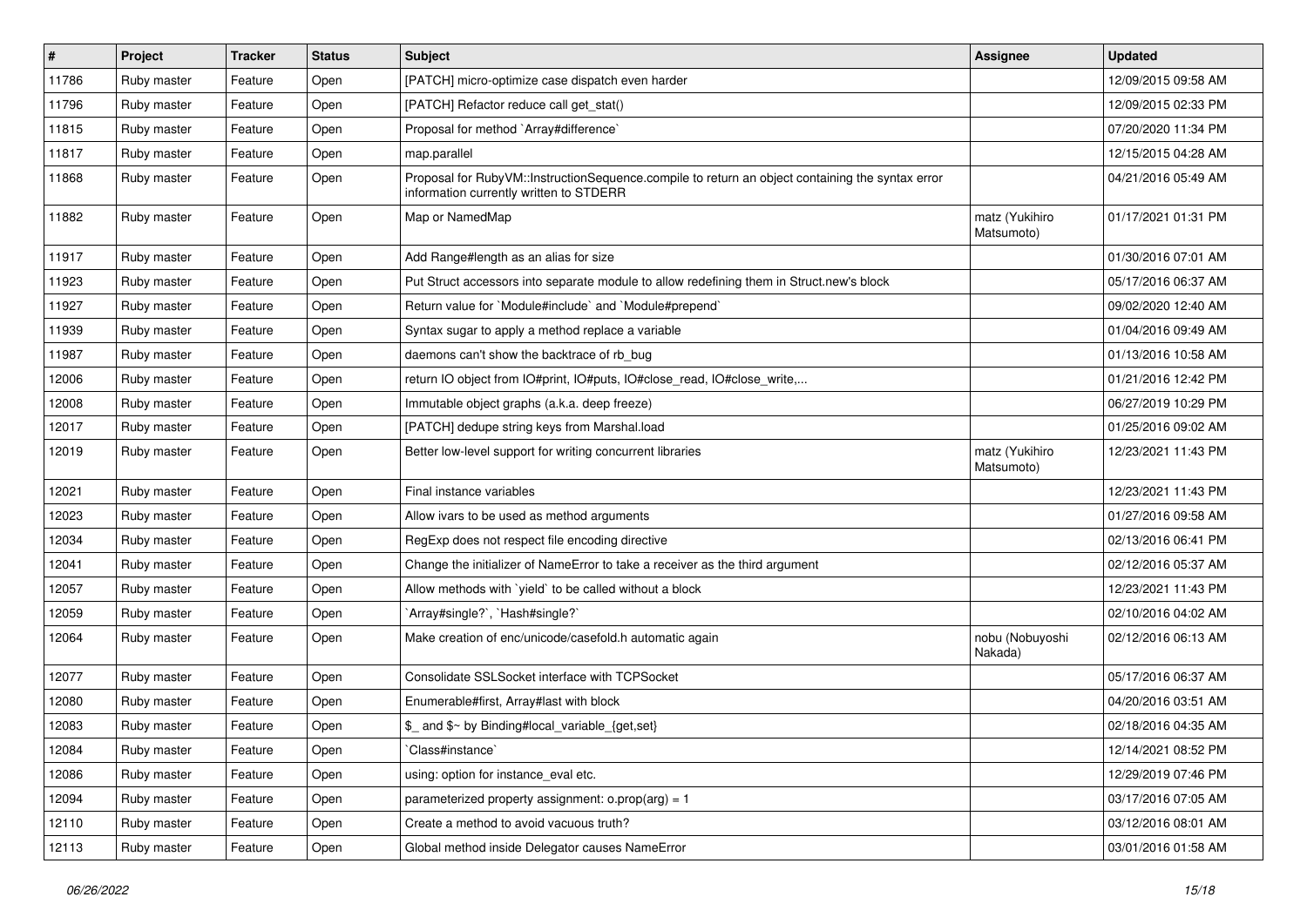| $\sharp$ | Project     | <b>Tracker</b> | <b>Status</b> | <b>Subject</b>                                                                               | <b>Assignee</b>              | <b>Updated</b>      |
|----------|-------------|----------------|---------------|----------------------------------------------------------------------------------------------|------------------------------|---------------------|
| 12114    | Ruby master | Feature        | Open          | \$VERBOSE = true is being ignored                                                            |                              | 02/26/2016 02:00 PM |
| 12115    | Ruby master | Feature        | Open          | Add Symbol#call to allow to_proc shorthand with arguments                                    |                              | 11/16/2018 09:49 AM |
| 12116    | Ruby master | Feature        | Open          | Fixnum#divmod`, `Bignum#divmod` with multiple arguments                                      |                              | 03/21/2016 02:00 PM |
| 12125    | Ruby master | Feature        | Open          | Proposal: Shorthand operator for Object#method                                               |                              | 01/07/2022 06:23 PM |
| 12129    | Ruby master | Feature        | Open          | syntactic sugar for dynamic method dispatch `object_expression:method_name_expression(1, 2)` |                              | 03/14/2016 01:35 AM |
| 12134    | Ruby master | Feature        | Open          | Comparison between 'true' and 'false'                                                        |                              | 03/15/2016 12:41 PM |
| 12141    | Ruby master | Feature        | Open          | send and __send_                                                                             |                              | 03/14/2016 01:32 AM |
| 12145    | Ruby master | Feature        | Open          | Aliashood between 'size' and 'length' is not consistent                                      |                              | 06/27/2019 10:02 PM |
| 12165    | Ruby master | Feature        | Open          | Hash#first, Hash#last                                                                        |                              | 03/12/2016 10:55 AM |
| 12173    | Ruby master | Feature        | Open          | Time#till_now`                                                                               |                              | 03/16/2016 10:19 AM |
| 12211    | Ruby master | Feature        | Open          | introduce Date#first of month and Date#last of month                                         |                              | 03/26/2016 12:58 AM |
| 12214    | Ruby master | Feature        | Open          | Inconsistent behaviour and lack of warnings/errors when referencing duplicated _variables    |                              | 03/24/2016 04:58 PM |
| 12226    | Ruby master | Feature        | Open          | Dir.home with valid named user raises ArgumentError on Windows                               |                              | 05/08/2016 10:06 AM |
| 12244    | Ruby master | Feature        | Open          | Add a way to 'integer - integer % num'                                                       | matz (Yukihiro<br>Matsumoto) | 05/17/2016 06:05 AM |
| 12247    | Ruby master | Feature        | Open          | accept multiple arguments at Array#delete                                                    |                              | 04/04/2016 10:16 PM |
| 12262    | Ruby master | Feature        | Open          | Anti-loop                                                                                    |                              | 04/09/2016 05:30 AM |
| 12272    | Ruby master | Feature        | Open          | Accepting HTML entity name in string literal                                                 |                              | 04/13/2016 05:16 AM |
| 12282    | Ruby master | Feature        | Open          | Hash#dig! for repeated applications of Hash#fetch                                            |                              | 12/28/2018 05:31 AM |
| 12306    | Ruby master | Feature        | Open          | Implement String #blank? #present? and improve #strip and family to handle unicode           | matz (Yukihiro<br>Matsumoto) | 07/22/2018 10:55 PM |
| 12317    | Ruby master | Feature        | Open          | Name space of a module                                                                       |                              | 09/04/2016 04:59 PM |
| 12319    | Ruby master | Feature        | Open          | Module#const_get` does not accept symbol with nested name                                    |                              | 01/04/2020 07:24 PM |
| 12334    | Ruby master | Feature        | Open          | Final/Readonly Support for Fields / Instance Variables                                       |                              | 07/20/2016 01:49 AM |
| 12350    | Ruby master | Feature        | Open          | Introduce Array#find! that raises an error if element not found                              |                              | 07/19/2016 06:20 AM |
| 12378    | Ruby master | Feature        | Open          | arbitrary size Random.new_seed                                                               |                              | 05/13/2016 04:44 PM |
| 12380    | Ruby master | Feature        | Open          | 'Struct' as a subclass of 'Class'                                                            |                              | 05/14/2016 08:28 AM |
| 12403    | Ruby master | Feature        | Open          | Optimise Regexp#match?                                                                       |                              | 05/24/2016 05:54 AM |
| 12416    | Ruby master | Feature        | Open          | struct rb_id_table lacks mark function                                                       |                              | 09/22/2020 07:43 PM |
| 12435    | Ruby master | Feature        | Open          | Using connect_nonblock to open TCP connections in Net::HTTP#connect                          |                              | 06/06/2016 12:42 AM |
| 12455    | Ruby master | Feature        | Open          | Add a way for class String to determine whether it has only numbers / digits or not          |                              | 07/20/2016 03:13 AM |
| 12482    | Ruby master | Feature        | Open          | ArgumentError.new(nil) should give a better description                                      |                              | 06/16/2016 04:18 AM |
| 12523    | Ruby master | Feature        | Open          | Object#values_at`                                                                            |                              | 01/05/2020 03:44 PM |
| 12573    | Ruby master | Feature        | Open          | Introduce a straightforward way to discover whether a process is running                     |                              | 04/19/2017 12:05 PM |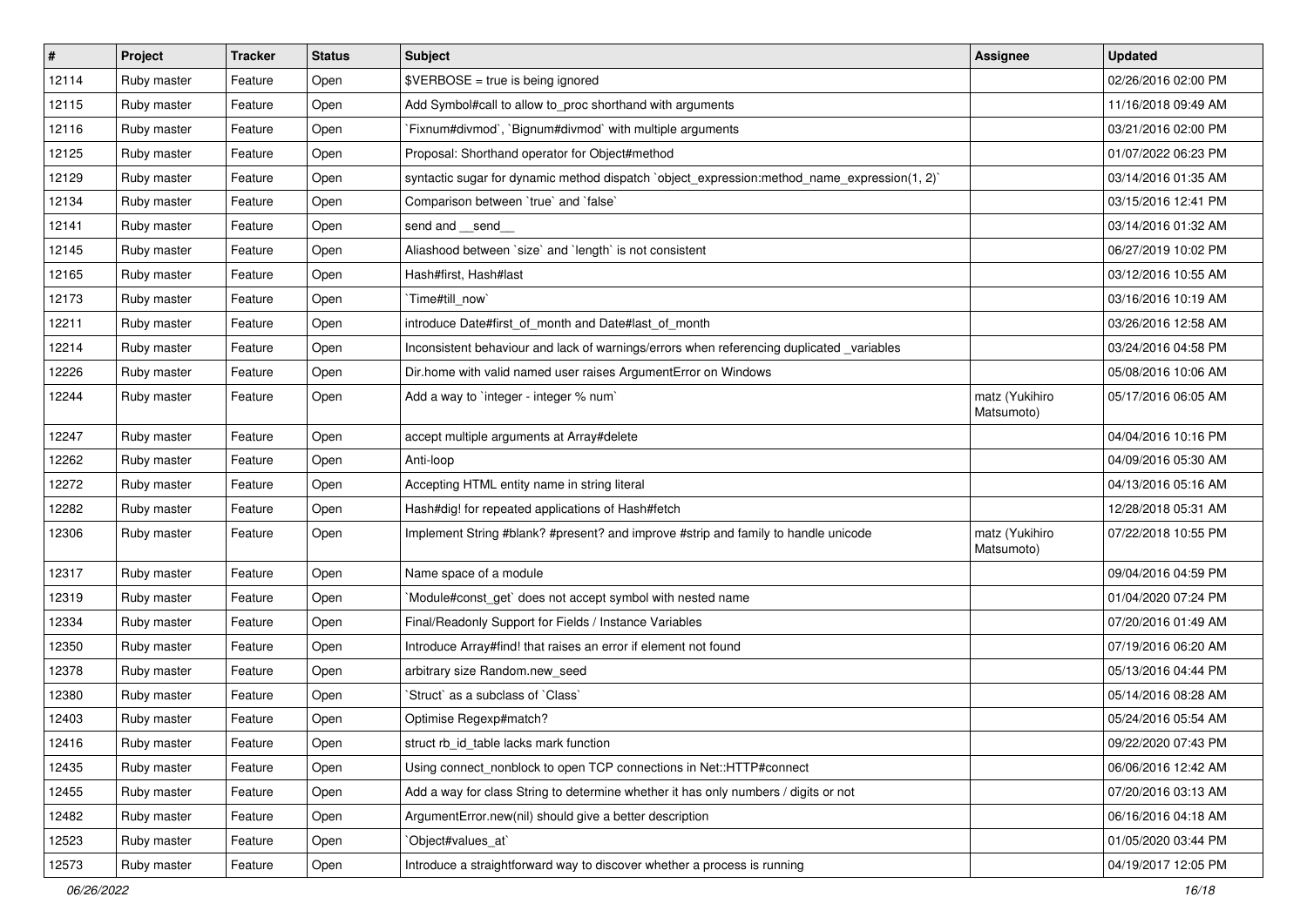| $\sharp$ | Project     | <b>Tracker</b> | <b>Status</b> | Subject                                                                                                     | <b>Assignee</b> | <b>Updated</b>      |
|----------|-------------|----------------|---------------|-------------------------------------------------------------------------------------------------------------|-----------------|---------------------|
| 12586    | Ruby master | Feature        | Open          | Hash#sample                                                                                                 |                 | 08/10/2016 04:08 AM |
| 12589    | Ruby master | Feature        | Open          | VM performance improvement proposal                                                                         |                 | 02/20/2018 05:00 AM |
| 12625    | Ruby master | Feature        | Open          | TypeError.assert, ArgumentError.assert                                                                      |                 | 08/10/2016 04:36 AM |
| 12648    | Ruby master | Feature        | Open          | Enumerable#sort_by` with descending option                                                                  |                 | 10/05/2017 10:24 AM |
| 12700    | Ruby master | Feature        | Open          | regexg heredoc support                                                                                      |                 | 11/24/2017 12:53 AM |
| 12731    | Ruby master | Feature        | Open          | rb_path_to_class should call custom const_defined? methods (take 2)                                         |                 | 07/25/2019 06:13 PM |
| 12755    | Ruby master | Feature        | Open          | optimize instruction sequence                                                                               |                 | 09/12/2016 07:05 AM |
| 12790    | Ruby master | Feature        | Open          | Better inspect for stdlib classes                                                                           |                 | 02/27/2017 08:36 PM |
| 12802    | Ruby master | Feature        | Open          | Add BLAKE2 support to Digest                                                                                |                 | 09/02/2019 05:58 AM |
| 12817    | Ruby master | Feature        | Open          | Consider adding method .sample() on class Hash (if this was not yet proposed)                               |                 | 10/11/2016 12:57 AM |
| 12843    | Ruby master | Feature        | Open          | Proposal to add a new method to class File in order to determine the name of the file without any<br>suffix |                 | 10/17/2016 08:56 AM |
| 12858    | Ruby master | Feature        | Open          | Supporting batch-requiring of files in ruby                                                                 |                 | 10/23/2016 08:05 AM |
| 12867    | Ruby master | Feature        | Open          | Add ability to check validity of a URL                                                                      |                 | 12/23/2021 11:43 PM |
| 12869    | Ruby master | Feature        | Open          | open-uri's open rejects `BOM' in encoding                                                                   |                 | 10/25/2016 05:06 AM |
| 12901    | Ruby master | Feature        | Open          | Anonymous functions without scope lookup overhead                                                           |                 | 01/01/2022 12:30 PM |
| 12928    | Ruby master | Feature        | Open          | Use socket conect_timeout in net stdlib for open_timeout                                                    |                 | 12/02/2019 09:20 PM |
| 12968    | Ruby master | Feature        | Open          | Allow default value via block for Integer(), Float() and Rational()                                         |                 | 06/28/2017 05:53 PM |
| 12969    | Ruby master | Feature        | Open          | Allow optional parameter in String#strip and related                                                        |                 | 01/20/2017 08:19 AM |
| 12985    | Ruby master | Feature        | Open          | HTTP should handle cookies                                                                                  |                 | 06/24/2019 10:38 PM |
| 12986    | Ruby master | Feature        | Open          | HTTP/request basic_auth context should be switched                                                          |                 | 06/24/2019 10:38 PM |
| 12992    | Ruby master | Feature        | Open          | ArgumentError if hostname is missing                                                                        |                 | 07/27/2021 11:40 AM |
| 13006    | Ruby master | Feature        | Open          | backtrace of thread killer                                                                                  |                 | 12/06/2016 01:11 AM |
| 13026    | Ruby master | Feature        | Open          | Public singleton methods                                                                                    |                 | 02/22/2017 06:53 PM |
| 13048    | Ruby master | Feature        | Open          | Better way to do Regexp.new(Regexp.escape("some string"))                                                   |                 | 01/20/2017 04:01 AM |
| 13095    | Ruby master | Feature        | Open          | [PATCH] io.c (rb_f_syscall): remove deprecation notice                                                      |                 | 03/26/2017 06:21 AM |
| 13103    | Ruby master | Feature        | Open          | [PATCH] random.c: use "__NR_" syscall prefix on Linux (instead of "SYS_")                                   |                 | 01/11/2017 10:51 PM |
| 13108    | Ruby master | Feature        | Open          | [Doc Request] Explicitly document Range#sum                                                                 |                 | 01/05/2017 11:50 PM |
| 13124    | Ruby master | Feature        | Open          | Should #puts convert to external encoding?                                                                  |                 | 12/01/2017 06:45 PM |
| 13153    | Ruby master | Feature        | Open          | Inconsistent sprintf formatting for 0 value                                                                 |                 | 09/29/2020 03:30 PM |
| 13174    | Ruby master | Feature        | Open          | Smaller id_table on 64bit platform                                                                          |                 | 01/31/2017 02:05 PM |
| 13211    | Ruby master | Feature        | Open          | Hash#delete taking a splat                                                                                  |                 | 04/29/2017 08:41 PM |
| 13240    | Ruby master | Feature        | Open          | Change Unicode property implementation in Onigmo from inversion lists to direct lookup                      |                 | 02/22/2017 08:01 AM |